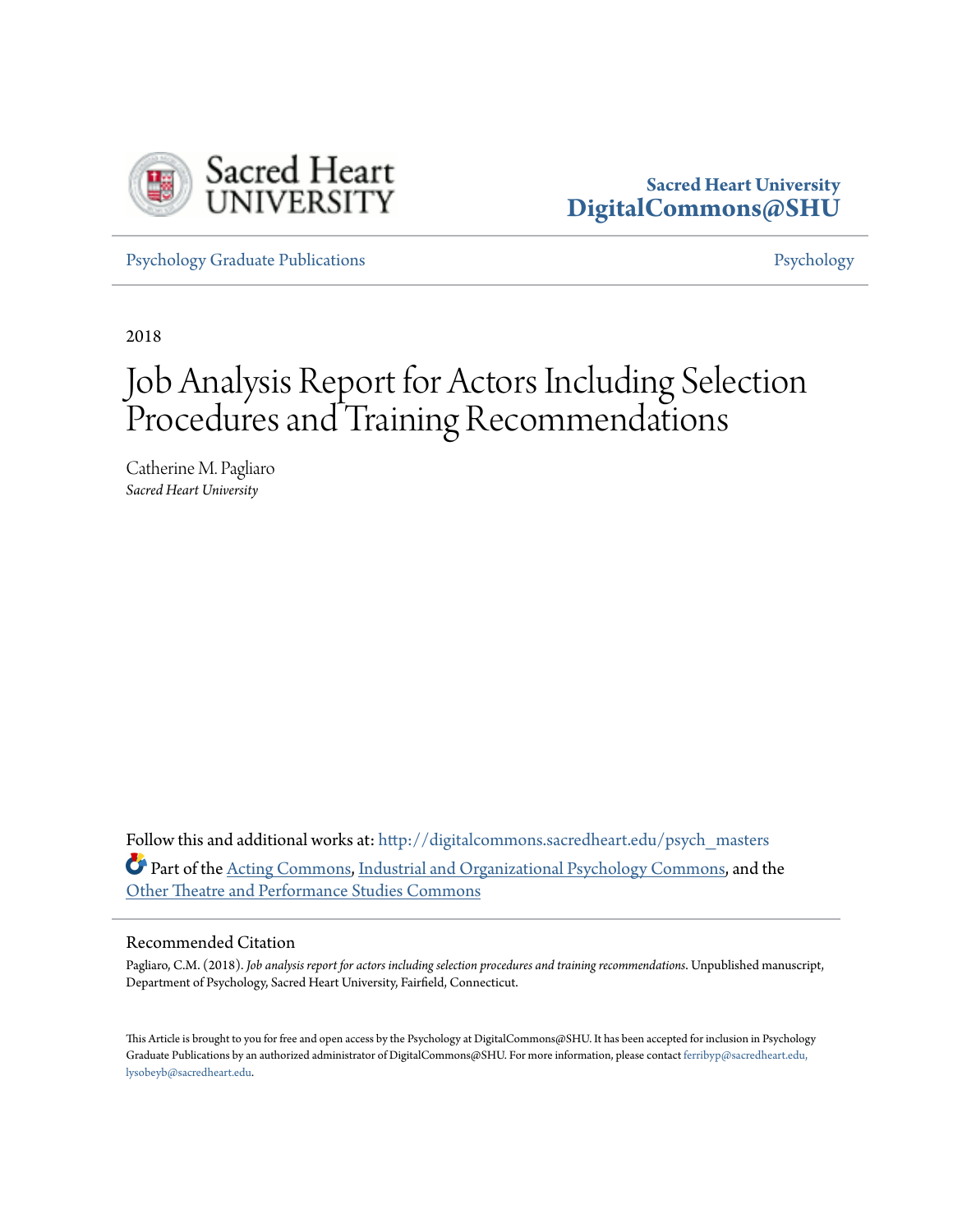Job Analysis Report For Actors

Including Selection Procedures and Training Recommendations

Catherine M. Pagliaro

Sacred Heart University

Key Words: Job Analysis, CJAM, Selection, Training, Actor, Summer Theatre

Contact information: [cathypags92@gmail.com;](mailto:cathypags92@gmail.com)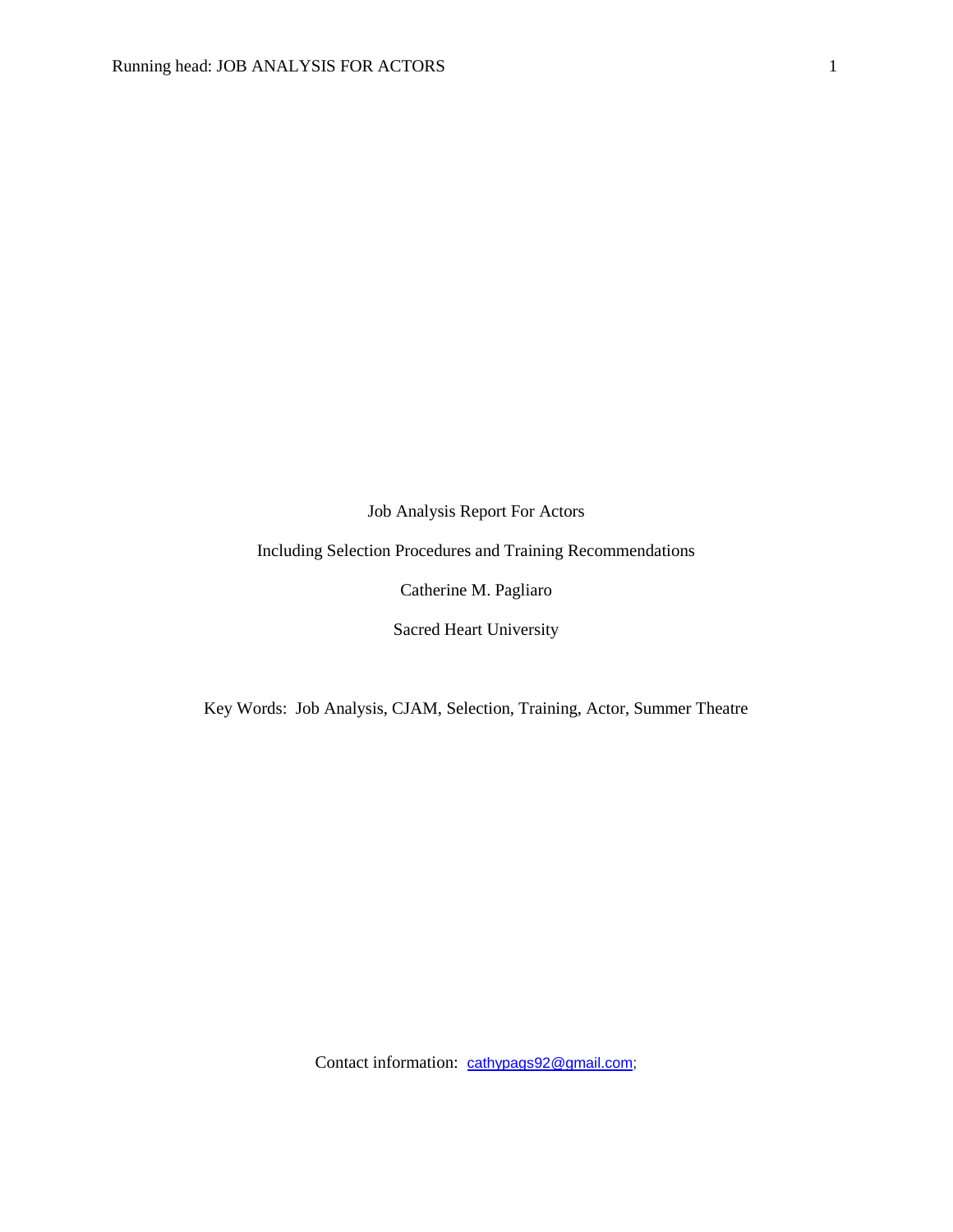## **Table of Contents**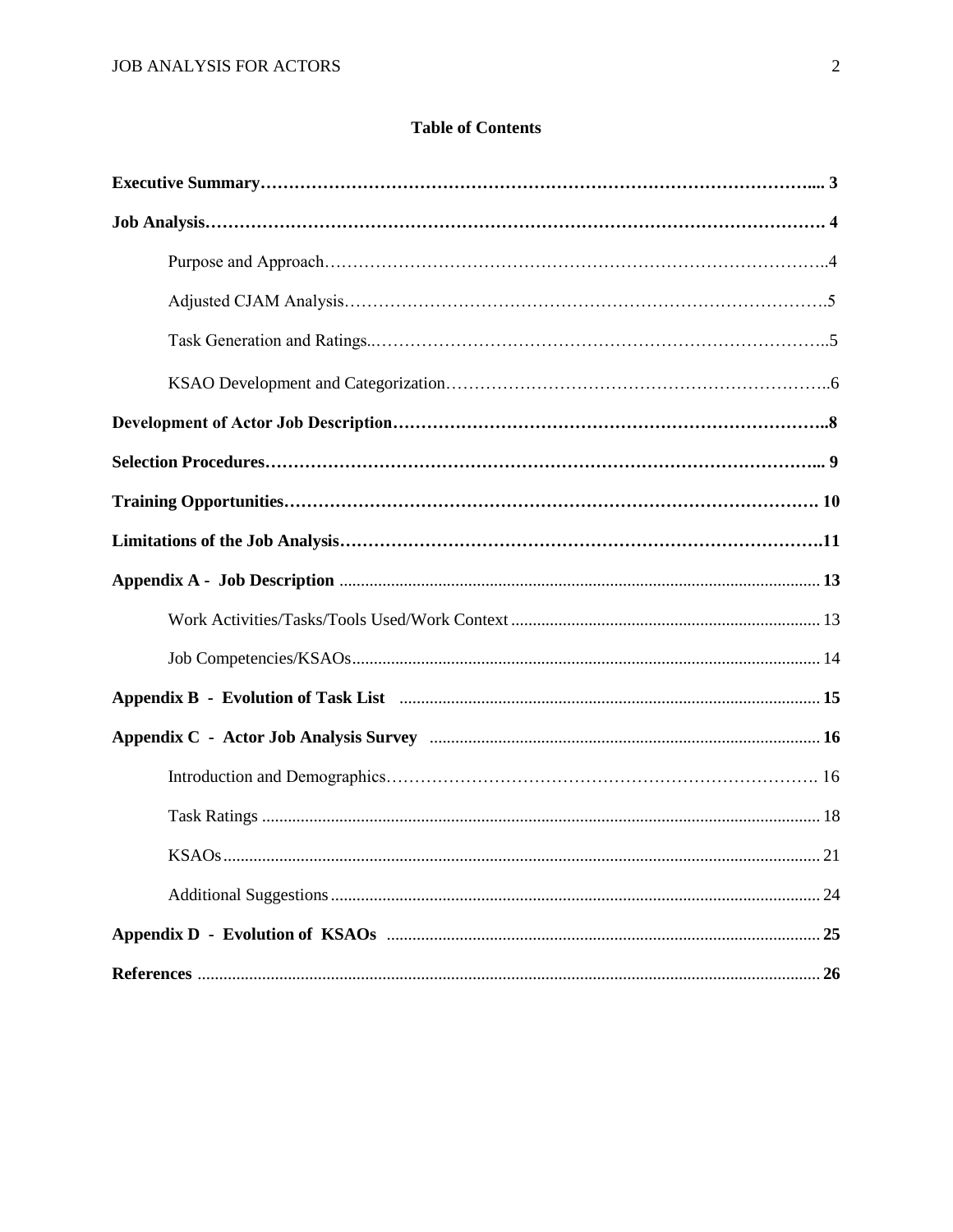#### **Executive Summary**

This Job Analysis Report for Actors summarizes the results and recommendations (i.e., selection requirements and training opportunities) for summer positions in a local community theater acting company. The actors selected for this company will perform in a minimum of three shows from June through August. Each actor will work for different directors depending on which shows they are cast in. Successful candidates will be required to collaborate with and take direction from a variety of artistic directors, work with diverse professionals and cooperate with multiple technical crews. The successful candidates will also demonstrate previous acting experience through formal degree programs (BA, BFA, MFA), community theater roles or through professional experience on stage.

An adjusted Combined Job Analysis Method (CJAM) approach was used with inputs from the O\*Net Summary Report 27-2011.00 for Actors. A diverse group of six subject matter experts (SMEs) from Indiana University's Bachelor of Fine Arts Program provided expertise, guidance and ratings for tasks and knowledge, skills, abilities and other requirements (KSAOs) via an email survey. This analysis was used to develop an actor job description, identify selection procedures (i.e., personal data review, audition, structured interview and a Big 5 personality assessment) and determine two training opportunities (i.e., creative problem solving and personal energy management). Minimum requirements for these positions were established via results of the survey and through vetting with SMEs. Specifically, analyses were conducted on performance expectations versus an entry level candidate, and the importance, difficulty and ability of the requirements to differentiate between superior and average performance (Brannick, Levine and Morgeson, 2007).

The CJAM approach was effectively adjusted to work with a virtual group of SMEs. However, there were some limitation which should be addressed to improve the quality of the job analysis. Two opportunities include: 1) increasing the number of SMEs who input into the list of tasks and KSAOs prior to the virtual ratings and 2) expanding SMEs to include those were not formally trained as well as from a broader range of institutions to provide different perspectives for this analysis.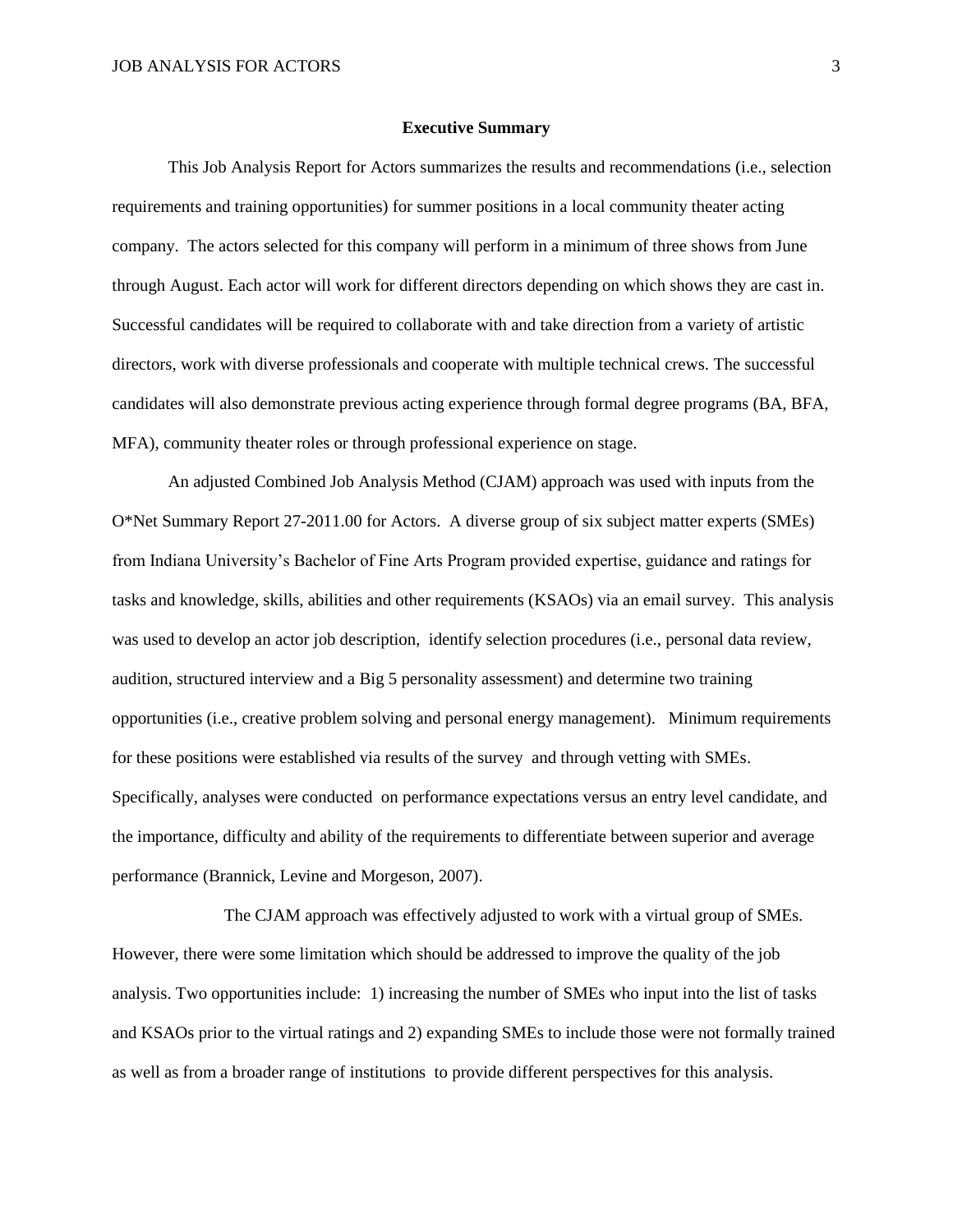#### **Job Analysis Purpose and Approach**

Job analysis is used for multiple purposes within organizations to enable workforce management (Brannick, Levine & Morgeson, 2007). This job analysis was used to develop an Actor Job Description (Appendix A) for summer positions in a community theatre acting company, identify selection procedures for that job and determine any additional training needed for this type of role. The O\*NET (27-2011.00) Summary Report for Actors states that this job includes playing parts in various entertainment venues and interpreting roles to entertain or inform audiences. It may also include singing and dancing. Aspiring actors who are currently enrolled in a Bachelor of Fine Arts (BFA) university program participated in the analysis as subject matter experts (SMEs). In addition to contributing their expertise, they have learned more about the specific articulation of the knowledge, skills, abilities and other requirements (KSAOs) of their future profession. They also are expected to benefit from discovering potential training opportunities which may complement their university degree programs.

The Combination Job Analysis Method, CJAM, (Brannick, Levine and Morgeson, 2007) was used with actor occupational information obtained from  $O^*NET$  (2018). Six SMEs from Indiana University BFA program where chosen with consideration to diversity of gender, age and acting experience. Demographics of the SMEs are summarized in Table 1. One student's data was incomplete so it was not included resulting in five SMEs. Average years of experience in acting was twelve, supporting their depth of expertise about the role. All SMEs also had at least two years of formal training through their degree programs and an average of three years in the program. Gender diversity was balanced, though slightly higher for males at 60% versus 40% females.

Table 1

| $\cdot$<br><b>BFA</b> Student<br>Gender | male | male | male | female | female | <b>Average</b> |
|-----------------------------------------|------|------|------|--------|--------|----------------|
| <b>Year in Program</b>                  | 4    |      |      |        |        |                |
| <b>Age in Years</b>                     | 22   | 20   | 19   | 21     | 19     | 20             |
| <b>Acting Experience (years)</b>        | 10   | 14   |      | 16     | 10     |                |

#### *Demographics of SMEs*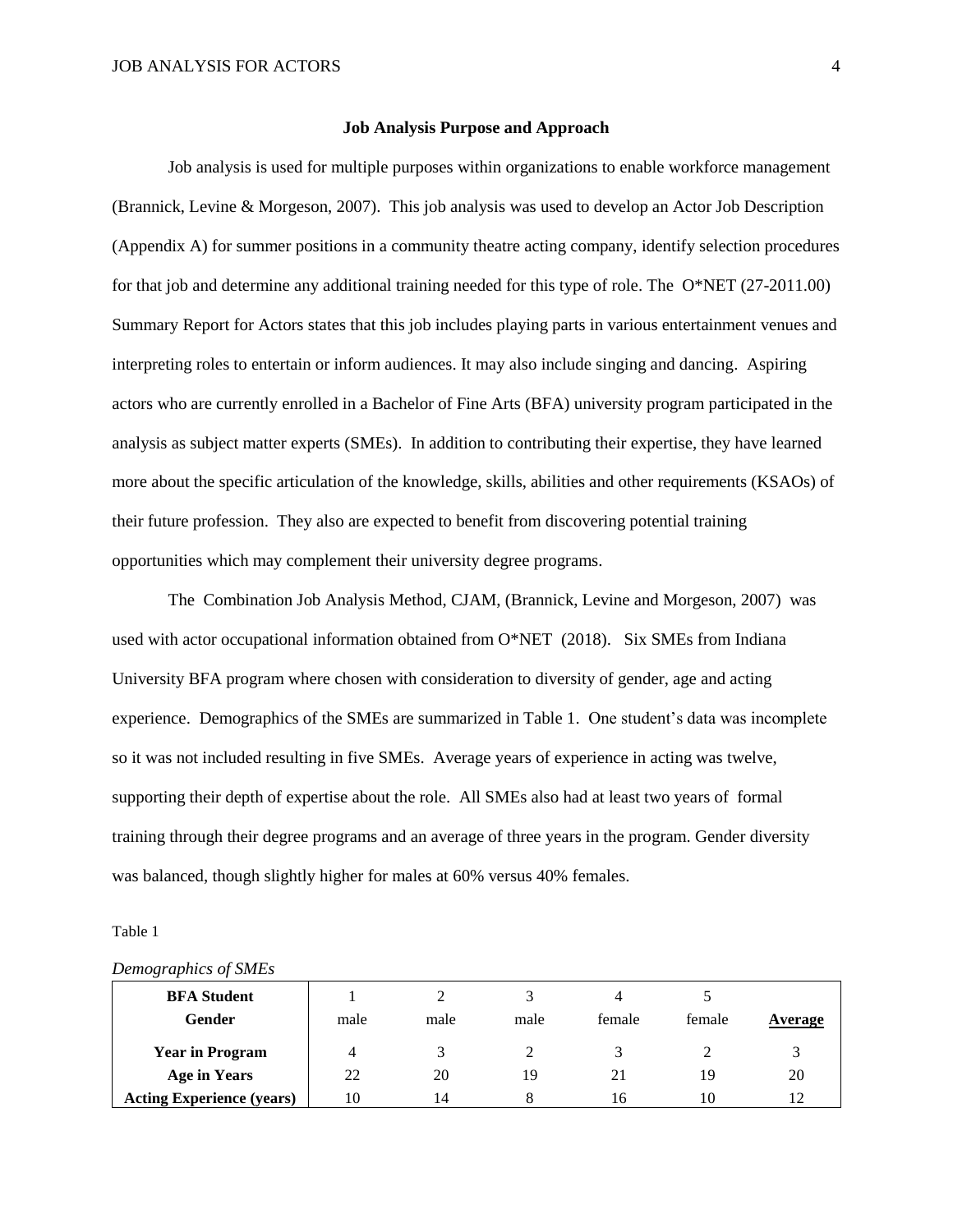The CJAM approach was adjusted slighted to accommodate the virtual interactions which

happened predominately by email. The exception was the lead SME, a second year BFA Musical Theatre student who also participated in several phone calls as the primary source for inputs and to help create the job analysis survey. Once developed, the five SMEs received the survey in order to rate tasks and KSAOs. The adjustments to the CJAM approach (Brannick, Levine & Morgeson, 2007) that were required to address the virtual nature of this analysis are summarized in Table 2.

### Table 2

| <b>CJAM Process Steps</b>         | <b>CJAM Adjusted Approach</b>                                                                                                                                                                                                                                                                                                                            |
|-----------------------------------|----------------------------------------------------------------------------------------------------------------------------------------------------------------------------------------------------------------------------------------------------------------------------------------------------------------------------------------------------------|
| <b>Task Generation</b><br>Meeting | Use O*NET tasks as basis to create starting list<br>$\bullet$<br>1:1 check for inputs/edits with lead SME via email and phone<br>Develop a job analysis survey                                                                                                                                                                                           |
| <b>Task Rating Meeting</b>        | Share Task List as part of survey via email to 6 SMEs using 7 point scales with<br>$\bullet$<br>request to rate task difficulty and criticality<br>Include 'open end' question for any information that may be missing<br>$\bullet$<br>Include basic demographic questions on age, gender and experience<br>$\bullet$                                    |
| Analysis of Task<br>Importance    | Analysis and summary completed as per equation:<br>Task Importance = Difficulty + Criticality                                                                                                                                                                                                                                                            |
| <b>KSAO</b> Morning Session       | Use O*NET KSAOs as basis to create starting list<br>$\bullet$<br>1:1 check for inputs/edits with lead SME via email and phone<br>$\bullet$                                                                                                                                                                                                               |
| KSAO Afternoon<br>Session         | Share KSAOs as part of survey via email to 6 SMEs with request to rate them<br>$\bullet$<br>using the four scales of necessity, expected in market, extent of trouble if<br>ignored and extent of differentiation between average and superior performance<br>Include 'open end' question on any additional information that may be missing<br>$\bullet$ |
| Analysis of KSAOs                 | Analysis and summary completed per CJAM method (Brannick, Levine &<br>Morgeson, 2007).                                                                                                                                                                                                                                                                   |
| Summarize CJAM<br><b>Results</b>  | Results summarized with proposed selection methods and potential training for<br>$\bullet$<br>Actors                                                                                                                                                                                                                                                     |

*Adjusted Approach to CJAM Analysis*

*Note:* Task Rating and KSAO Afternoon Session rating were combined into one survey sent to each of the 6 SMEs after the inputs and edits were reviewed with the lead SME.

#### **Task Generation and Rating**

The initial task list developed from O\*NET (2018) included fifteen tasks. A discussion with the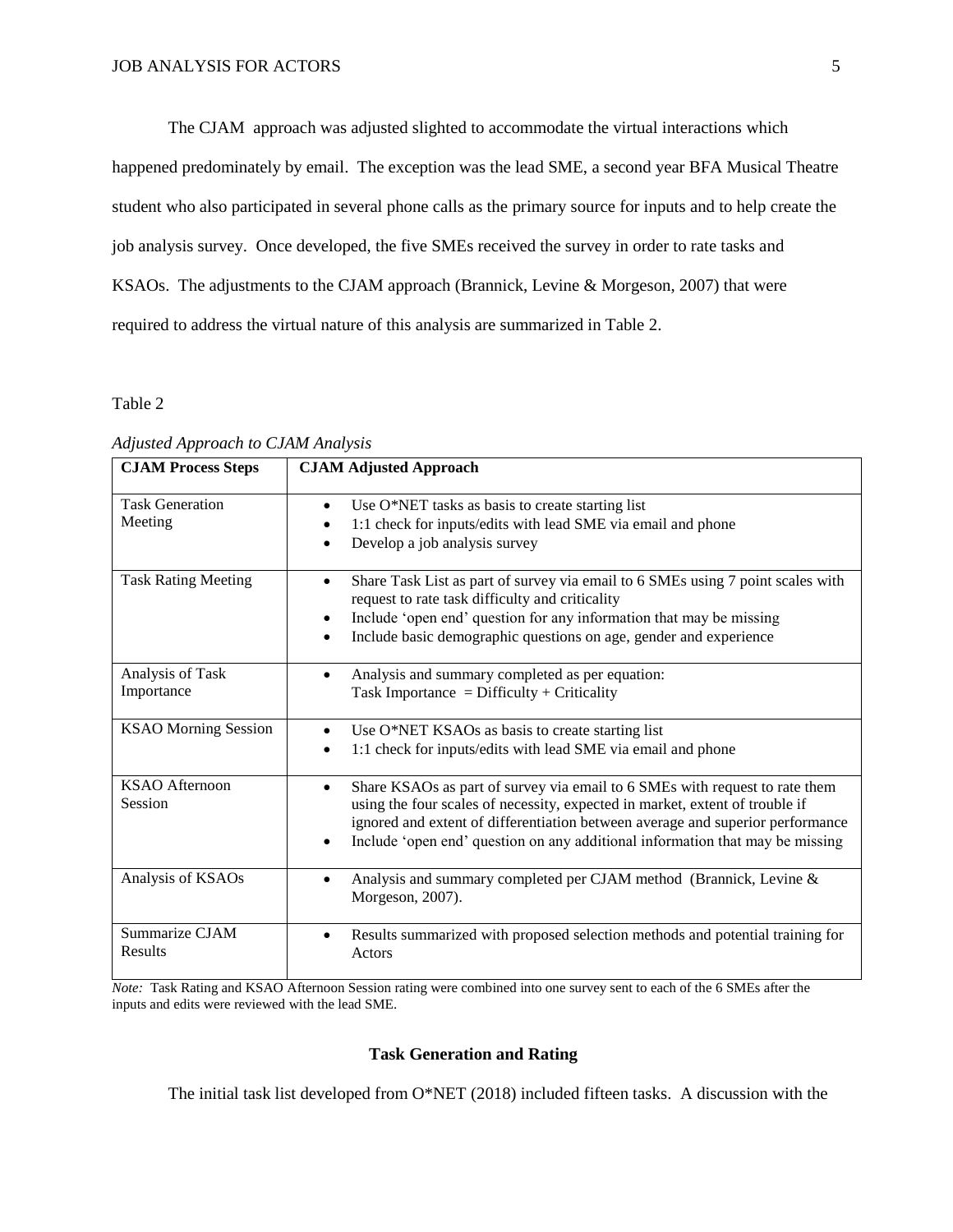lead SME resulted in the elimination of six tasks, simplification in how several of the tasks were phrased and the addition of three new tasks (Appendix B). These eleven refined tasks were included in the Job Analysis Survey (Appendix C) and rated by the SMEs on a seven point scale for both task difficulty (i.e., scale anchors from 'one of the easiest tasks' to 'one of the most difficult of all tasks') and criticality (i.e., 'not at all important' to 'extremely important'). Six functional task categories were identified base on a subjective grouping of the eleven specific tasks. Task Importance Values were calculated for each task (Brannick, Levine & Morgeson, 2007) using an excel spreadsheet. The result are summarized in Table 3.

Table 3

*Task List for Actor Jobs*

|    |                                                                                                         | Task       |
|----|---------------------------------------------------------------------------------------------------------|------------|
|    | <b>Functional Categories and Related Tasks</b>                                                          | Importance |
|    |                                                                                                         | Value      |
|    | Acting                                                                                                  |            |
|    | Use various skills to portray a truthful interpretation of a character to an audience.                  | 10.4       |
| 2  | Portray and interpret roles on stage though the use of actions, speech, gestures, and body movements.   | 10.2       |
|    | <i>Auditioning</i>                                                                                      |            |
| 3  | Attend auditions and casting calls to audition for roles.                                               | 10.2       |
|    | <b>Researching</b>                                                                                      |            |
| 4  | Develop a solid foundation for your character through research, text analysis, and imagination.         | 9.8        |
|    | <b>Rehearsing</b>                                                                                       |            |
| 5  | Work closely with directors and playwrights and have the ability to take direction.                     | 9.6        |
| 6  | Study/rehearse roles from scripts to interpret, learn and memorize lines, stunts, and cues as directed. | 9.4        |
|    | Learn choreography and blocking quickly and effectively.                                                | 9.0        |
|    | Collaborating with and understanding others                                                             |            |
| 8  | Develop a capacity for empathy                                                                          | 8.8        |
| 9  | Collaborate with other actors as part of an ensemble.                                                   | 8.6        |
| 10 | Work with other crew members responsible for lighting, scenic, costumes, make-up, and props.            | 7.0        |
|    | <b>Singing and Dancing</b>                                                                              |            |
| 11 | Sing or dance during dramatic or comedic performances.                                                  | 7.8        |

### **KSAO Development and Categorization**

KSAOs were developed initially through the O\*NET (2018) Actors Summary Report and

included 23 items. Discussions with the lead SME reduced this list to 19 KSAOs that were deemed

relevant and useful to include in the Job Analysis for Actors Survey. However, during the development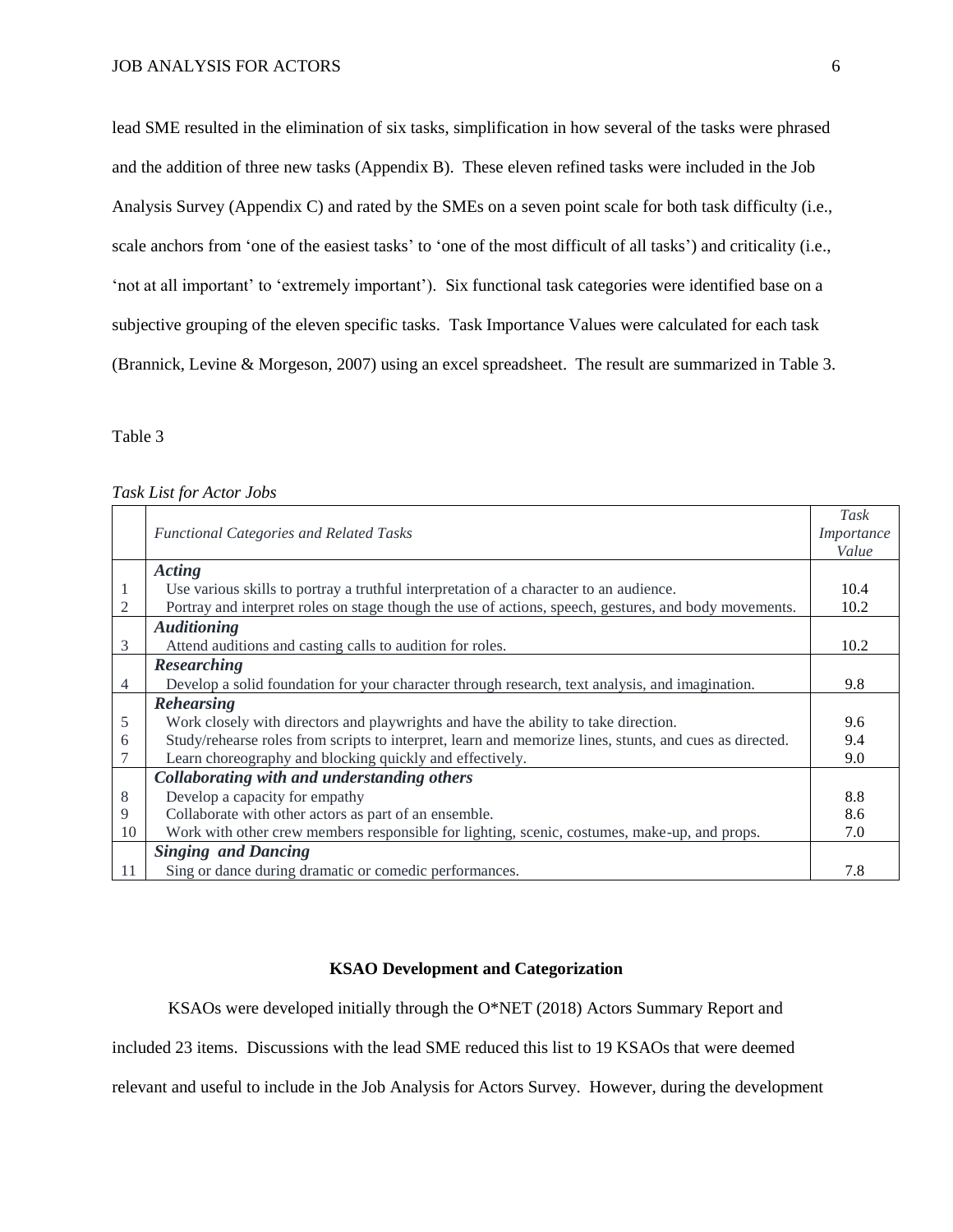of the survey, an administrative error occurred resulting in the omission of several KSAOs. This was not discovered until the analysis phase. Appendix D includes the details of how the KSAOs evolved throughout the analysis and the impact of this error on the final list of KSAOs chosen for the survey. In summary, three gaps were identified due to missing KSAOs related to Fine Arts, Active Listening and Social Perceptiveness. The final analysis therefore only included the 13 KSAOs that all five SMEs rated for the four required questions: 1) necessity for a new hire (rated either yes or no), 2) practical to expect in the labor market (rated either yes or no), 3) extent of trouble if this attribute is ignored in the selection process rated on a five point scale from 1=very little to 5=to a very great extent, and 4) the ability of the attribute to differentiate between superior and average performance rated on a five point scale from 1=very little to 5=to a very great extent. KSAOs recommended for training were chosen based on two analyses. The first was using the criteria recommended by Brannick, Levine & Morgeson (2007). This included those KSAOs that were not rated as essential for selection by the majority of experts and that had a higher than 1.5 rating on the *Distinguish Superior from Average Workers* scale. Additional training opportunities were also identified through a review of common themes received from qualitative feedback in the SME surveys. Outcomes from both analyses are included in the recommendations for training. Table 4 summarizes how the KSAOs were categorized in relation to the associated tasks, including individual KSAO ratings and relevance to either new hires or future training opportunities.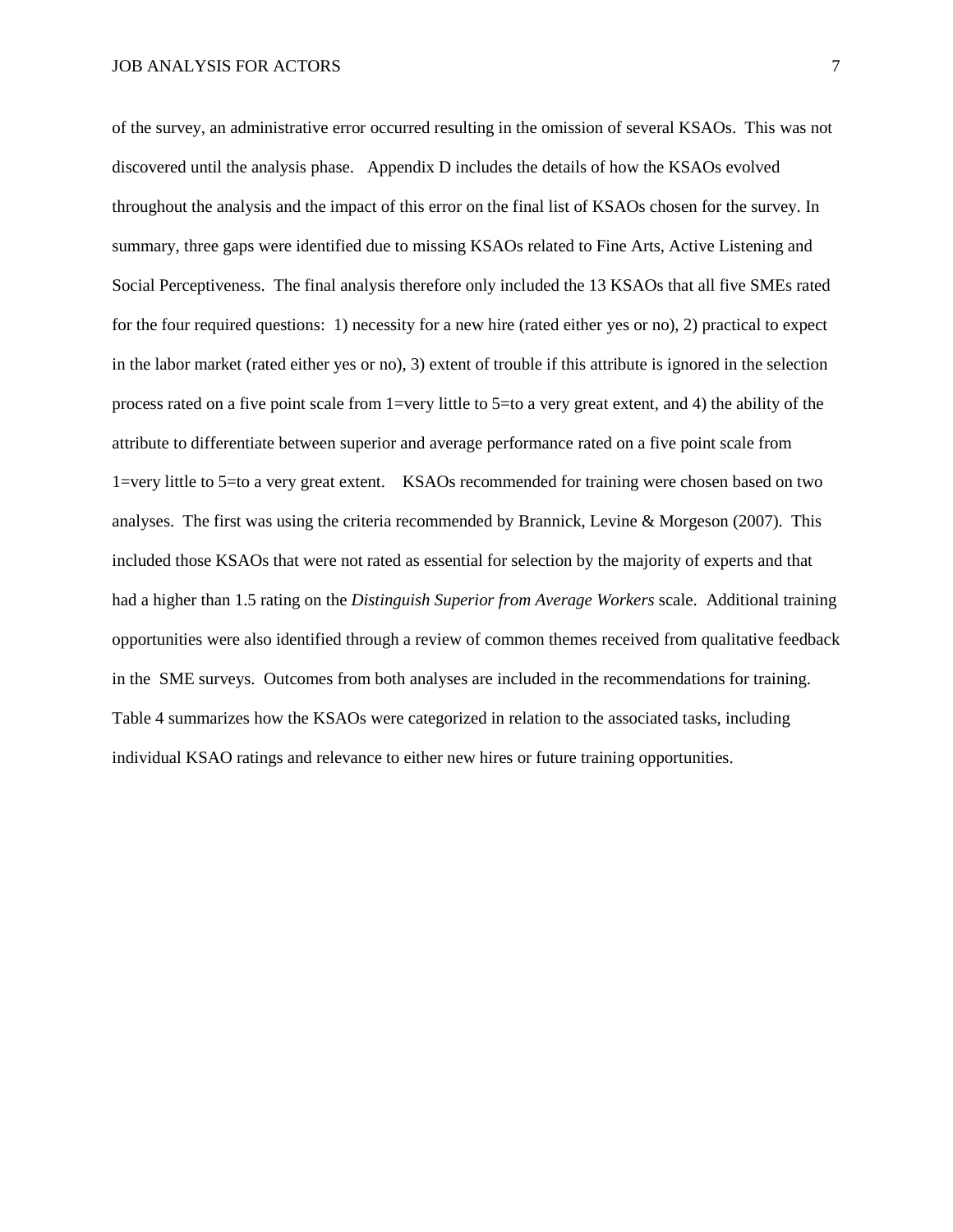#### Table 4

#### *Actor KSAO Categorization and Ratings*

|                |                                                                                       |                                   |                                      |                          | <b>Superior</b> |
|----------------|---------------------------------------------------------------------------------------|-----------------------------------|--------------------------------------|--------------------------|-----------------|
| #              |                                                                                       | <b>Associated</b><br><b>Tasks</b> | <b>Practical to</b><br><b>Expect</b> | Likely<br><b>Trouble</b> | From<br>Average |
|                | Knowledge, Skills, Abilities and Other Requirements<br><b>NECESSARY FOR NEW HIRES</b> |                                   |                                      |                          |                 |
| $\mathbf{1}$   | <b>Oral Comprehension</b> — The ability to listen to and understand information       | 1,3,6,8,10                        | Yes                                  | 4.6                      | 4.2             |
|                | and ideas presented through spoken words and sentences                                |                                   |                                      |                          |                 |
| $\overline{2}$ | Memorization — The ability to remember information such as words,                     | 2,4,6,10                          | Yes                                  | 4.6                      | 3.6             |
|                | numbers, pictures, and procedures                                                     |                                   |                                      |                          |                 |
| 3              | Oral Expression — The ability to communicate information and ideas in                 | 1,2,3,6,8,10                      | Yes                                  | 4.4                      | 4.4             |
|                | speaking so others will understand                                                    |                                   |                                      |                          |                 |
| $\overline{4}$ | Speech Clarity — The ability to speak clearly so others can understand you            | 1,2,6,8                           | Yes                                  | 4.4                      | 4.2             |
| 5              | Monitoring — Monitoring/Assessing performance of yourself, other                      | 1,3,5,6,7,8,                      | Yes                                  | 3.4                      | 4.2             |
|                | individuals, or organizations to make improvements or take corrective action          | 10,11                             |                                      |                          |                 |
| 6              | Selective Attention — The ability to concentrate on a task over a period of           | 3,4,6,10                          | Yes                                  | 3.4                      | 3.4             |
|                | time without being distracted                                                         |                                   |                                      |                          |                 |
| 7              | Speech Recognition — The ability to identify and understand the speech of             | 1,3,6,10,11                       | Yes                                  | 3.2                      | 3.6             |
|                | another person                                                                        |                                   |                                      |                          |                 |
| 8              | <b>Critical Thinking</b> — Using logic and reasoning to identify the strengths and    | 1,2,3,5,8,10                      | Yes                                  | 3.0                      | 4.2             |
|                | weaknesses of alternative solutions, conclusions or approaches to problems            |                                   |                                      |                          |                 |
| 9              | Time Management — Managing one's own time and the time of others                      | 4,5,6,10                          | Yes                                  | 3.0                      | 2.6             |
| 10             | Written Comprehension — The ability to read and understand information                | 4.5.6                             | Yes                                  | 2.8                      | 3.4             |
|                | and ideas presented in writing                                                        |                                   |                                      |                          |                 |
|                | <b>RECOMMENDED FOR TRAINING</b>                                                       |                                   |                                      |                          |                 |
| 11             | <b>Originality</b> — The ability to come up with unusual or clever ideas about a      | 2,5,6,7,8                         | Yes                                  | 2.8                      | 4.6             |
|                | given topic or situation, or to develop creative ways to solve a problem              |                                   |                                      |                          |                 |
|                | 12 <b>Problem Sensitivity</b> — The ability to tell when something is wrong or is     | 1,3,6,11                          | Yes                                  | 2.8                      | 4.0             |
|                | likely to go wrong. It does not involve solving the problem, only recognizing         |                                   |                                      |                          |                 |
|                | there is a problem                                                                    |                                   |                                      |                          |                 |
|                | 13 Near Vision — The ability to see details at close range (within a few feet of      | 1,3,6,10                          | Yes                                  | 1.8                      | 2.4             |
|                | the observer)                                                                         |                                   |                                      |                          |                 |

#### **Development of the Actor Job Description**

Task Importance Value, KSAO's determined to be necessary for new hires, and input from the SMEs were all incorporated to develop the Actor Job Description for the specific purpose of selecting aspiring actors for a summer community theatre. Although all SMEs who participated in this process have formal training in the fine arts, the consensus is that formal university or professional training may not be required if a potential applicant has sufficient innate ability and has had experience performing on stage. The job description incorporates the feedback from the SMEs on other potential skills that could be useful in the profession including: resiliency, working well under pressure, being able to react in the moment as needed and having the freedom to separate oneself from their current reality so they can take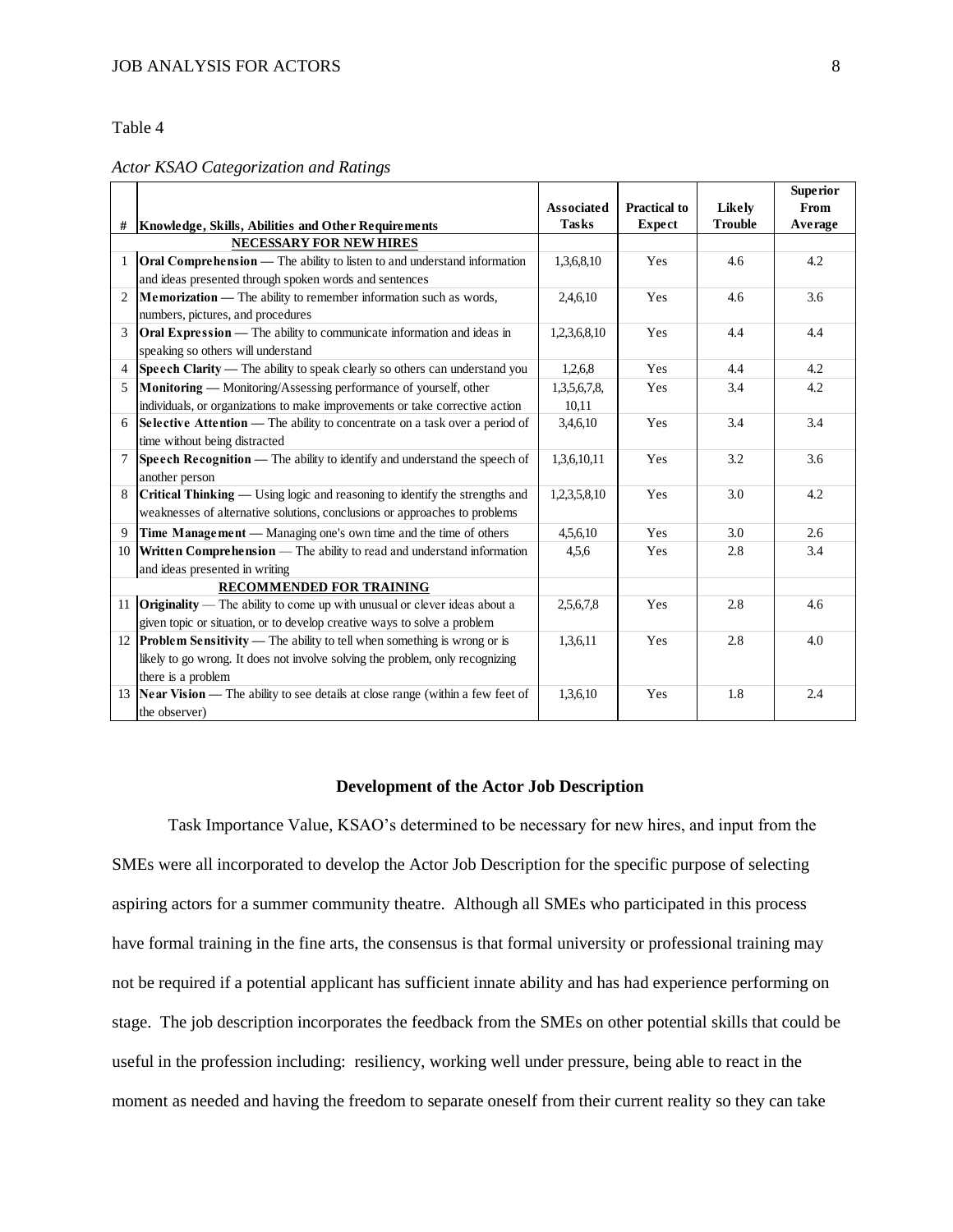on the role that needs to be portrayed. Many of these are personality or behavioral attributes that can be assessed during the selection process.

#### **Selection Procedures**

The selection procedures for this job were determined by analyzing the KSAOs necessary for new hires and choosing the ones that had the highest rating for the extent of trouble likely if this attribute was ignored during selection. Specifically, three criteria were used to determine KSAOs to include in selection: 1) majority of the experts must have voted for the KSAO as necessary for new hires, 2) majority of experts agree the KSAO is practical to expect in the labor market and 3) the Trouble Likely rating if the KSAO is ignored was 1.5 or greater. The SME's experience on selection processes for actors was also integrated into this recommendation. Four selection procedures are proposed due to the importance of choosing candidate who have both the needed KSAOs for acting and who have the personality/temperaments to work in an intensive professional theatre company. Personal history data will be reviewed via a professional performance resume as the first step, since the validity of personal history data as a predictor of future work behavior is quite good and the effort/cost is medium/low (Cascio & Aguinis, 2011). If minimum requirements are satisfied through the resume review, an audition will be scheduled which will include a monologue, dance combination and song requirement. Since the audition is a direct assessment of the candidate's capability, it is expected to be highly valid, and similar to work sample tests which have validity estimates of 0.54 (Cascio & Aguinis, 2011). Candidates successfully completing the audition will be sent an on-line Big 5 Personality Assessment (Robbin & Judge, 2016) and scheduled for an interview. While interviews are not common for actor roles (Hoeft, 2018), the Director of this summer theatre company believes it is important to have a more holistic understanding about the candidates to assess person-organization fit. Key factors in the personality assessment will be an understanding of conscientiousness, emotional stability and openness to experience (Robbins & Judge, 2016). Validity estimates for a structured interview are estimated to be 0.51 while personality assessments are 0.3 (Cascio & Aguinis, 2011). Together, it is believed these selection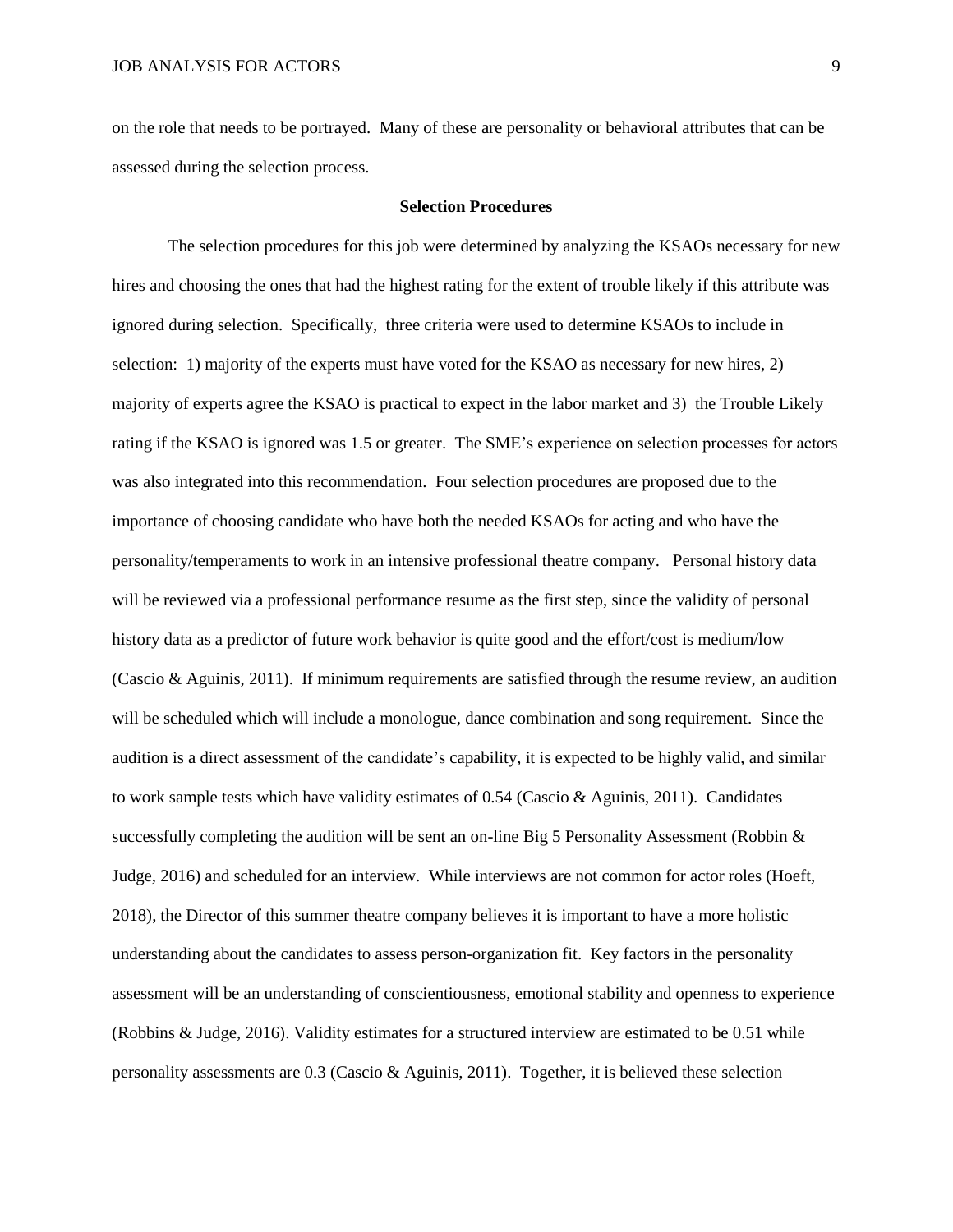processes will have high validity and enable selection of strong, successful candidates for the job. Table

5 summarizes these recommended selection procedures relative to the priority KSAOs.

#### Table 5

| #              | Knowledge, Skills, Abilities and Other Requirements                                                                                                                 | <b>Associated</b><br><b>Tasks</b> | <b>Selection</b><br><b>Procedures</b>    |
|----------------|---------------------------------------------------------------------------------------------------------------------------------------------------------------------|-----------------------------------|------------------------------------------|
| $\mathbf{1}$   | Oral Comprehension — The ability to listen to and understand<br>information and ideas presented through spoken words and<br>sentences                               | 1,3,6,8,10                        | Audition                                 |
| $\overline{2}$ | <b>Memorization</b> — The ability to remember information such as<br>words, numbers, pictures, and procedures                                                       | 2,4,6,10                          | Resume &<br>Audition                     |
| 3              | <b>Oral Expression</b> — The ability to communicate information and<br>ideas in speaking so others will understand                                                  | 1,2,3,6,8,10                      | <b>Structured Interview</b>              |
| $\overline{4}$ | <b>Speech Clarity</b> — The ability to speak clearly so others can<br>understand you                                                                                | 1,2,6,8                           | Audition                                 |
| 5              | <b>Monitoring</b> — Monitoring/Assessing performance of yourself,<br>other individuals, or organizations to make improvements or take<br>corrective action          | 1,3,5,6,7,8,<br>10,11             | Resume $\&$<br>Personality<br>Assessment |
| 6              | <b>Selective Attention</b> — The ability to concentrate on a task over a<br>period of time without being distracted                                                 | 3,4,6,10                          | Personality<br>Assessment                |
| 7              | Speech Recognition — The ability to identify and understand the<br>speech of another person                                                                         | 1,3,6,10,11                       | Audition                                 |
| 8              | <b>Critical Thinking</b> — Using logic and reasoning to identify the<br>strengths and weaknesses of alternative solutions, conclusions or<br>approaches to problems | 1,2,3,5,8,10                      | <b>Structured Interview</b>              |
| 9              | Time Management — Managing one's own time and the time of<br>others                                                                                                 | 4,5,6,10                          | Resume & Structured<br>Interview         |
| 10             | Written Comprehension — The ability to read and understand<br>information and ideas presented in writing                                                            | 4,5,6                             | Personality<br>Assessment                |

| Recommended Selection Procedures for a Summer Theatre Company Actor Job |  |  |  |
|-------------------------------------------------------------------------|--|--|--|
|-------------------------------------------------------------------------|--|--|--|

*Note:* KSAOs derived from survey data using the criteria recommended by Brannick, Levine & Morgeson (2007)

#### **Training Opportunities**

An analysis of the KSAOs ratings and feedback from the SMEs indicates that there are

opportunities for formal training to enhance actor effectiveness. Two common themes of

originality/creativity and problem sensitivity/problem solving were identified in both the CJAM results

and in the qualitative SME feedback. In addition, SMEs expressed concern about managing the intense

demands of the performing arts. Training in three skill areas will be explored to address these themes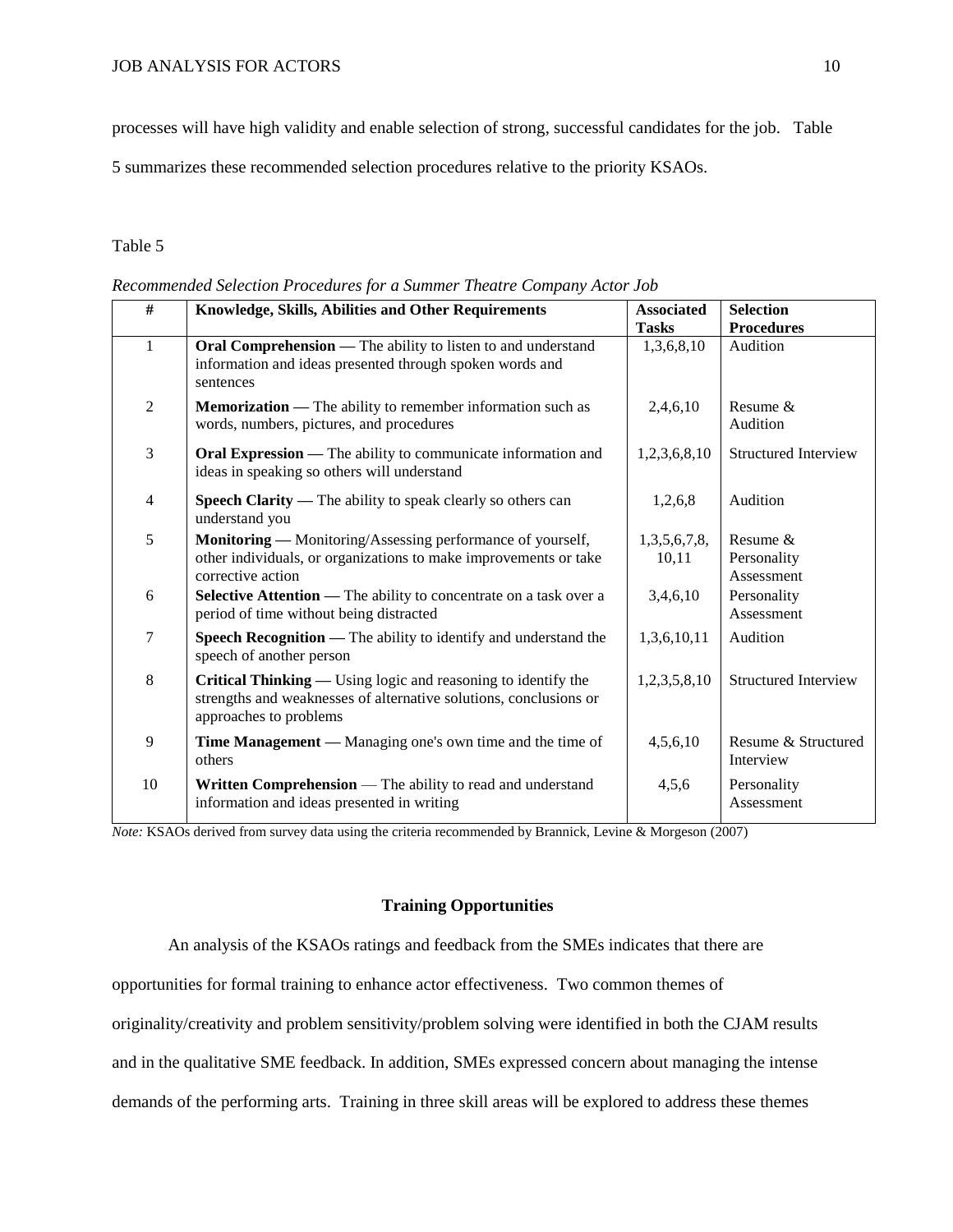including creativity, problem solving and overall personal energy management. While these are not recommended for new hires, they could be built into the summer program experience. A creative problem solving course could address the first two opportunities and provide useful skill building for the aspiring actors. It will be important to select a training course that fits with the culture of the acting company to ensure success. One suggestion is to use improvisation techniques. This enables individuals to explore new ways of solving problems building off their core performance skills and also could help them open up to creative solutions in situations that may trigger anxiety (Braunschweiger, 2016). A second course recommendation is personal energy management. Given the intense work context these actors will experience in a summer acting company position, this type of training would expand on their time management skills with consideration for mental, physical and emotional energy health, all of which were identified as important and challenging from the SMEs. The Human Performance Institute (HPI, 2018) is an organization that designs specific training courses focused on helping individuals reach their fullest potential through energy management. These course can be tailored to the needs and schedule of the acting company if desired.

#### **Limitations of this Actor Job Analysis**

The CJAM approach was adjusted to work with a virtual group of SMEs. This provided an efficient and streamlined process to complete the job analysis and worked well for piloting the approach. However, there were some limitations which should be addressed to improve the quality of the job analysis. The major missed opportunity was that that the feedback on the survey questions was limited to one lead SME prior to sending out the surveys to the rest of the SMEs. In an actual CJAM session, this would have been done in a focus group context where all inputs could be integrated into the list of tasks and KSAOs prior to the virtual rating. The SME's inputs were integrated into the overall report/analysis, but were not able to be included in the actually ratings which were fixed without sufficient time to follow up with a revised survey. The other major limitation is that all of the SMEs were formally educated via a university level fine arts program. It is known in the industry that there are highly successful actors who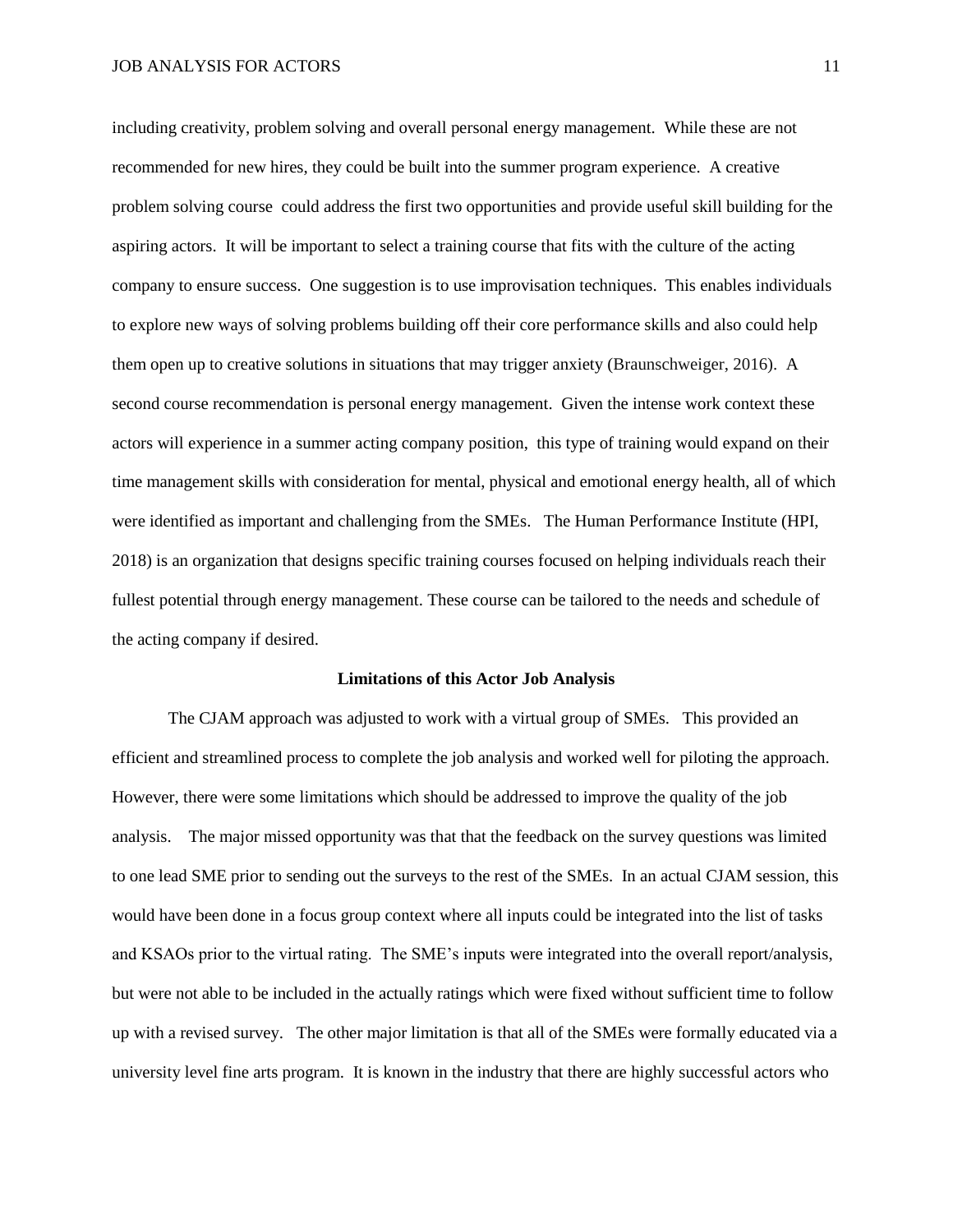have not had formal training, but do have the innate skill, capability and opportunities to become successful. Adding SMEs to the process who could represent these types of actors (i.e., not formally trained, but highly successful) as well as identifying SMEs from other institutions would inevitable add new perspective and further insights to this analysis.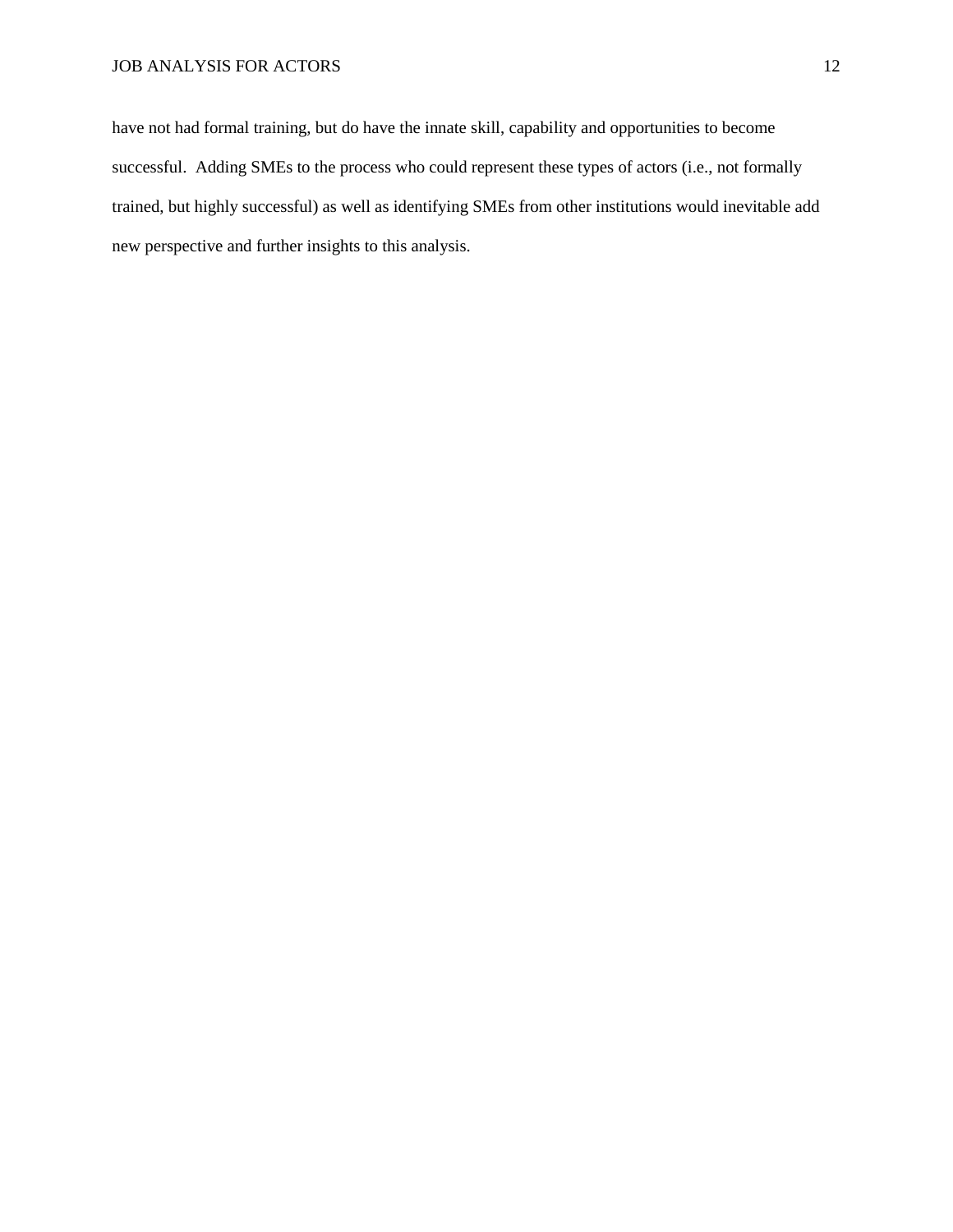## **APPENDIX A**

#### **Job Description**

#### **Job Title:** Actor

#### **Brief Summary:**

A local community theatre is establishing its first summer theater acting company for aspiring actors for both dramatic plays and musicals. This is a new community endeavor to recruit local and nationwide talent for the 2018 summer season. The actors selected for this company will perform in a minimum of three shows this summer. Each actor will work for a different director depending on which show they are cast in. Successful candidates will be required to collaborate with and take direction from a variety of artistic directors and work with a diverse technical crew. The successful candidate will also demonstrate previous acting experience through formal degree programs (BA, BFA, MFA), community theater roles or through professional experience on stage.

#### **Work activities/tasks:**

- Portray/interpret roles on stage though the use of actions, speech, gestures, and body movements
- Attend auditions and casting calls to audition for roles
- Develop a solid foundation for your character through research, text analysis, and imagination
- Work closely with directors and playwrights and have the ability to take direction
- Study and rehearse roles from scripts to interpret, learn and memorize lines, stunts, and cues as directed
- Learn choreography and blocking quickly and effectively
- Develop a capacity for empathy for characters and other
- Collaborate with other actors as part of an ensemble
- Work with other crew members responsible for lighting, scenic, costumes, make-up, and props
- Sing or dance during dramatic or comedic performances

#### **Tools and equipment used:**

- Personal Computer and linked mobile devices for electronic mail communications
- Advanced office Software for communications and artistic research
	- (e.g., Microsoft Outlook, Word, Project, PowerPoint, Access, and Excel applications) & Adobe
- Video and music creation and editing software
- Internet browser software and social media applications

## **Work Context**

- Full time for summer season, June to August
- Irregular work schedule depending on production demand
- Extended days as needed during pre-show technical weeks  $(-10 \text{ hrs})$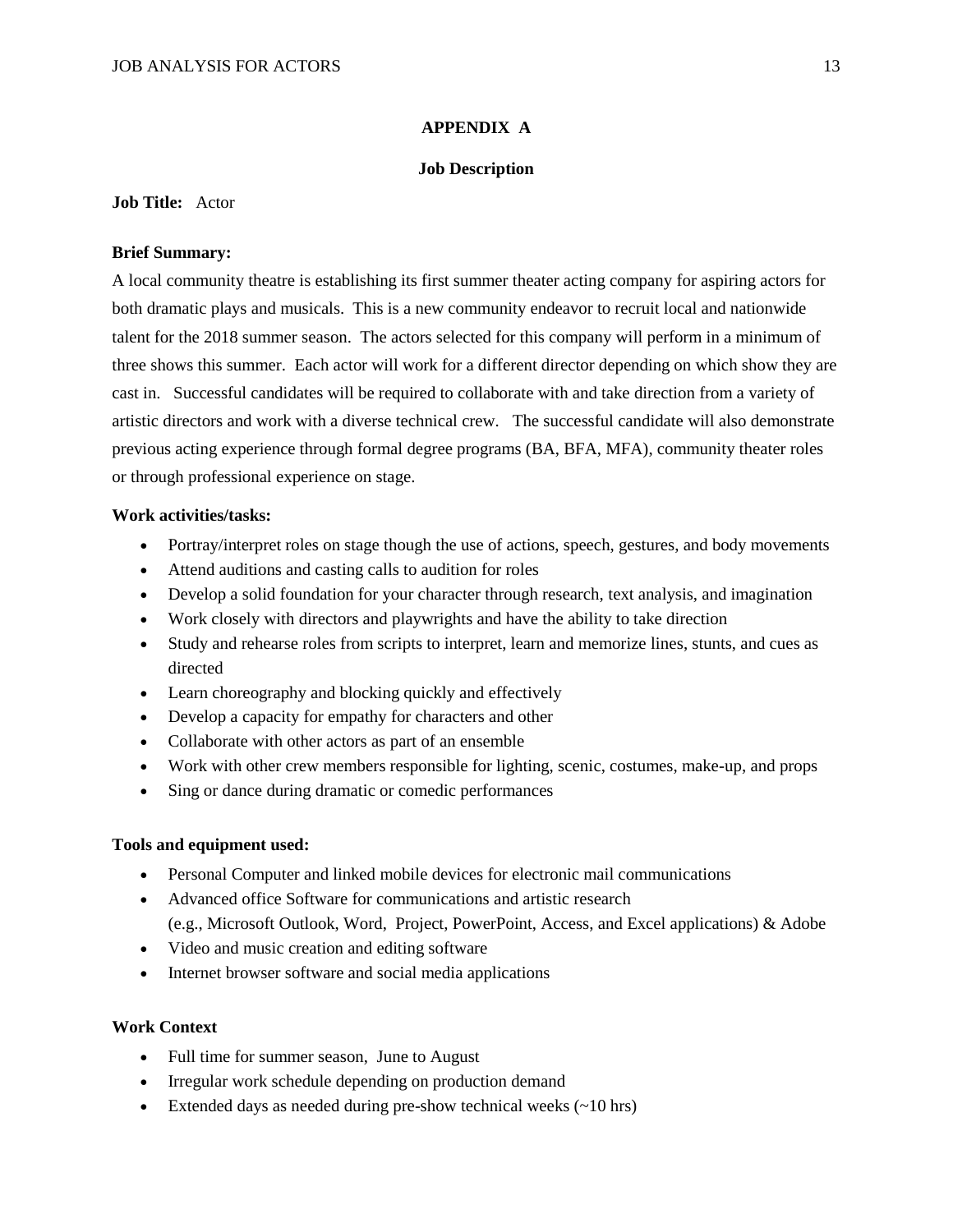- Highly competitive environment with time pressure
- Expected to work interdependently with cast and crew and in close proximity
- Expected to spend about 50% of the work day standing or in motion on stage
- Fast paced, high energy, dynamic environment
- Minimal travel expected

## **Job Competencies/KSAOs:**

*Minimum Requirements:* 

- 4+ years' experience in acting and theatre
	- o Experience in formal theatre productions and working with a director
	- o Ability to portray and interpret roles on stage though the use of actions, speech, gestures, and body movements
	- o Basic capability and understanding of musical theater dance combinations
	- o Ability and willingness to sing, preferred but not required
- Demonstrates command of the English Language
	- o Oral expression with speech clarity
	- o Written comprehension, including memorization
	- o Ability for impromptu communication under pressure
	- o Ability to identify and understand the speech of another
- Effective collaborator
	- o Works well with other actors
	- o Understands and works well with technical crew
	- o Takes direction and guidance from director
- Flexible, adaptive and works well in high pressure, fast paced environment
	- o Adapts quickly to changing direction, demonstrates resiliency
	- o Ability to separate oneself from current reality to become fully focused on role
	- o Demonstrates conscientiousness, creativity, curiosity, assertiveness and cooperation

## *Minimum Education Requirements:*

- High School Degree or Equivalent
- General performing arts training desired but not required

## *Skills expected to be developed after hire:*

- Time management
- Advanced choreography
- Advanced Fine Arts knowledge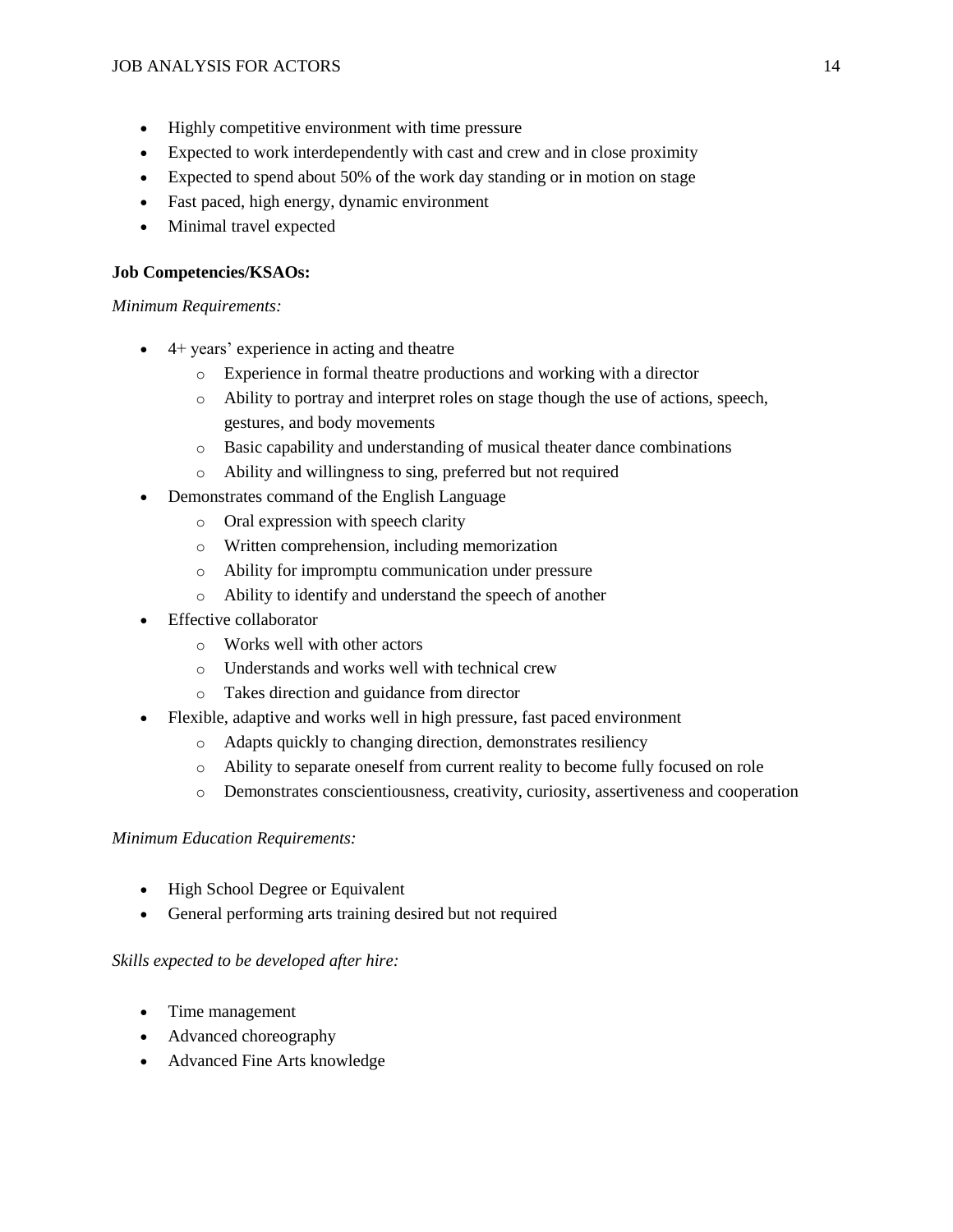## **APPENDIX B**

## **Evolution of Task List with SME Input**

|                | <b>Initial Proposed Tasks</b>                                                                                                                                    | <b>Final Tasks on Survey</b>                                                                                      |                |
|----------------|------------------------------------------------------------------------------------------------------------------------------------------------------------------|-------------------------------------------------------------------------------------------------------------------|----------------|
| $\mathbf{1}$   | Collaborate with other actors as part of an<br>ensemble.                                                                                                         | Collaborate with other actors as part of an<br>ensemble.                                                          | 1              |
| 2              | Portray and interpret roles, using speech,<br>gestures, and body movements, to entertain,<br>inform, or instruct radio, film, television, or live<br>audiences.  | Portray and interpret roles on stage though the<br>use of actions, speech, gestures, and body<br>movements.       |                |
| 3              | Work closely with directors, other actors, and<br>playwrights to find the interpretation most<br>suited to the role.                                             | Work closely with directors and playwrights and<br>have the ability to take direction.                            | 3              |
| $\overline{4}$ | Study and rehearse roles from scripts to<br>interpret, learn and memorize lines, stunts, and<br>cues as directed.                                                | Study and rehearse roles from scripts to<br>interpret, learn and memorize lines, stunts, and<br>cues as directed. | $\overline{4}$ |
| 5              | Learn about characters in scripts and their<br>relationships to each other to develop role<br>interpretations.                                                   | Develop a solid foundation for your character<br>through research, text analysis, and imagination.                | 5              |
| 6              | Attend auditions and casting calls to audition for<br>roles.                                                                                                     | Attend auditions and casting calls to audition for<br>roles.                                                      | 6              |
| 7              | Sing or dance during dramatic or comedic<br>performances.                                                                                                        | Sing or dance during dramatic or comedic<br>performances.                                                         | 7              |
| 8              | Work with other crew members responsible for<br>lighting, costumes, make-up, and props.                                                                          | Work with other crew members responsible for<br>lighting, scenic, costumes, make-up, and props.                   | $\,8\,$        |
|                | <b>Task 9-15 eliminated</b>                                                                                                                                      | <b>Three New Tasks Added</b>                                                                                      |                |
| 9              | Tell jokes, perform comic dances, songs and<br>skits, impersonate mannerisms and voices of<br>others, contort face, and use other devices to<br>amuse audiences. | Use various skills to portray a truthful<br>interpretation of a character to an audience.                         | 9              |
| 10             | Read from scripts or books to narrate action or<br>to inform or entertain audiences, utilizing few or<br>no stage props.                                         | Learn choreography and blocking quickly and<br>effectively.                                                       | 10             |
| 11             | Promote productions using means such as<br>interviews about plays or movies.                                                                                     | Develop a capacity for empathy.                                                                                   | 11             |
| 12             | Prepare and perform action stunts for motion<br>picture, television, or stage productions.                                                                       |                                                                                                                   |                |
| 13             | Write original or adapted material for dramas,<br>comedies, puppet shows, narration, or other<br>performances.                                                   |                                                                                                                   |                |
| 14             | Perform humorous and serious interpretations of<br>emotions, actions, and situations, using body<br>movements, facial expressions, and gestures.                 |                                                                                                                   |                |
| 15             | Introduce performances and performers to<br>stimulate excitement and coordinate smooth<br>transition of acts during events                                       |                                                                                                                   |                |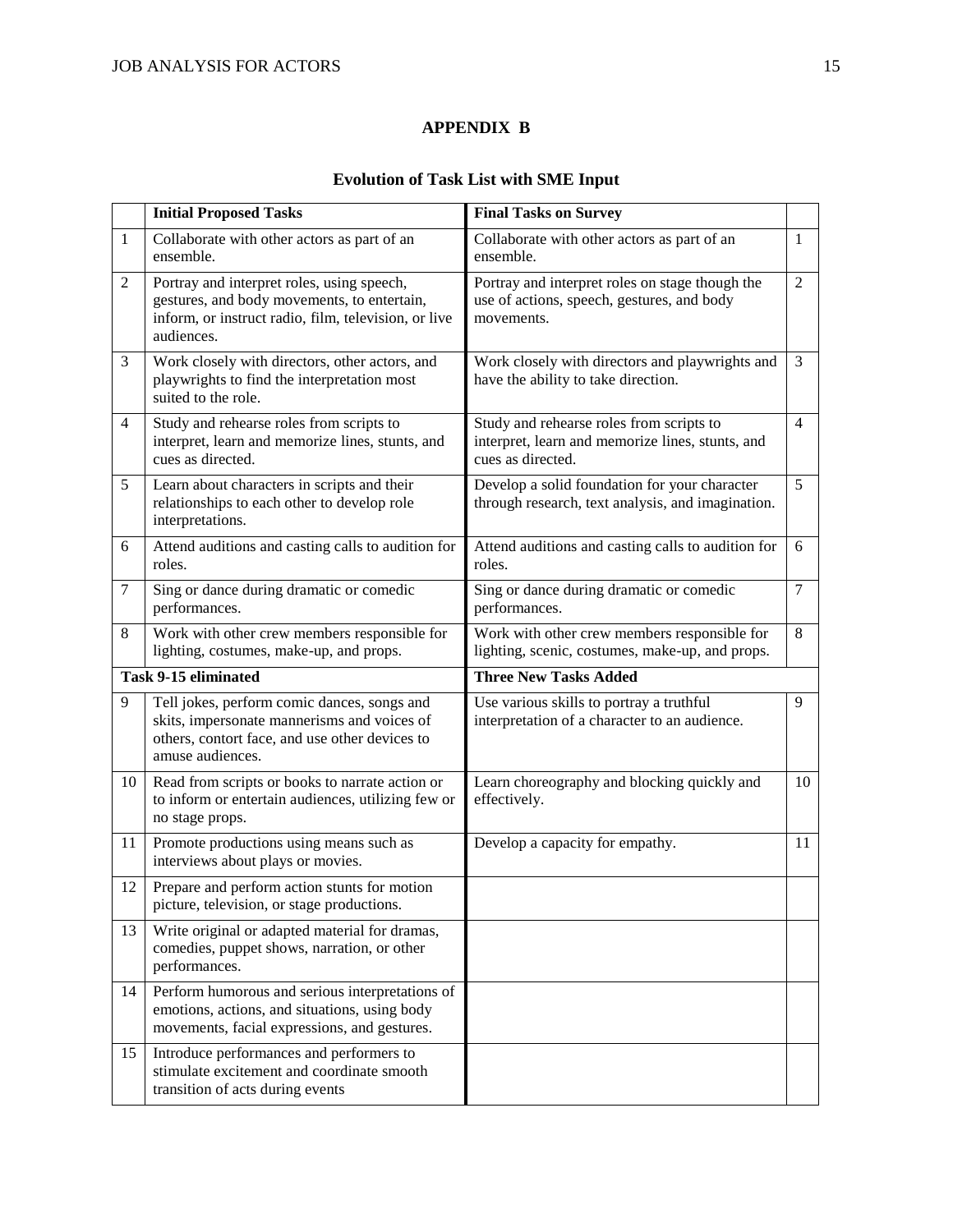## **APPENDIX C**

## **Actor Job Analysis Survey**

## Hello!

Thank you for taking the time to participate in this survey. You are helping me with a project that is part of my Master's Program (Applied Industrial-Organizational Psychology). My current course is about job analysis, which is important for many things, including creating accurate job descriptions, identifying training needs and assessing performance (to name just a few).

I have chosen the occupation of "Actor". The data you kindly provide me will be summarized and analyzed as part of a job analysis project. You will be asked for some general information below that will help me analyze the data. You will then be asked 5 different survey questions, which will require you to rate different items on different scales. **Please read each question carefully as the rating scales change each time**. Please type your information directly in this document and save it when you are done.

## **In order to use your information, I need to receive it by midnight Mon Feb 19st .**

Thank you in advance for your sharing some of your precious time with me.

With gratitude,

Cathy Pagliaro (Dom's Mom ☺)

## **Please provide the following general information:**

|                                              | <b>Please Fill in Your Answers for Each Row</b> |
|----------------------------------------------|-------------------------------------------------|
| <b>Your Name</b>                             |                                                 |
| Degree Program (e.g, BFA MT, BA, etc)        |                                                 |
| # Years You Have Been in Your Degree Program |                                                 |
| Gender                                       |                                                 |
| Age                                          |                                                 |
| # Years of Experience as an Actor            |                                                 |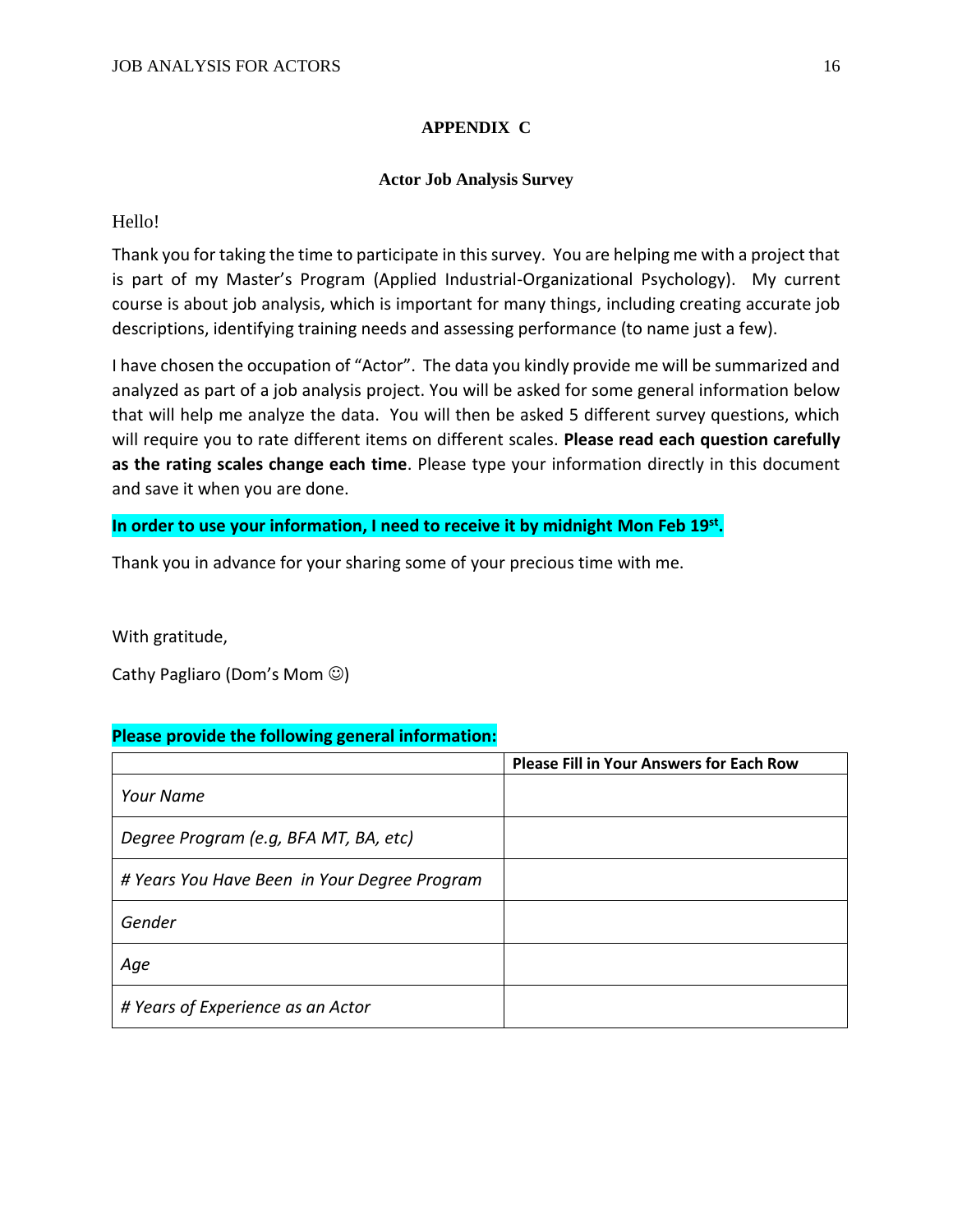## **1 st PART OF THE SURVEY**

**In this part of the survey, the tasks Actors must perform in their job will be evaluated. There are two different questions. Please provide an answer for all the questions.**

> **When you respond to the questions, please consider the job of an Actor in general, not necessarily your specific roles/jobs or experiences.**

> > **THANK YOU**

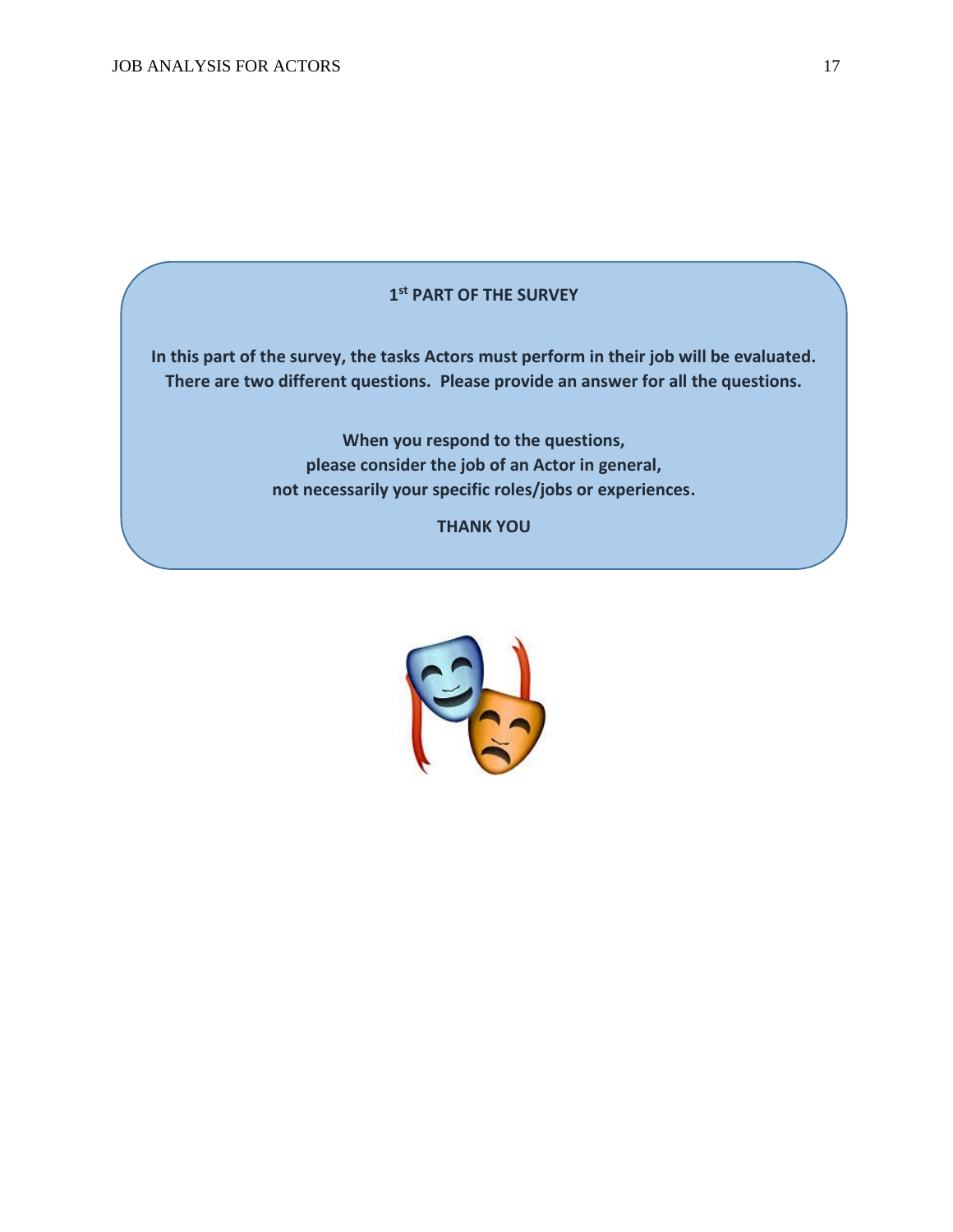**QUESTION #1: Please rate the following on degree of difficulty for an Actor using the scale of 1 to 7.**

 **1** = the task is one of the easiest and **7** = the task is one of the most difficult **Please type an X in the box that corresponds to your rating. When you respond to the questions, please consider the job of an Actor in general, not necessarily your specific roles/jobs or experiences**

|                                                                                                                      | 1                           | $\overline{2}$                            | 3                                             | 4                                                                       | 5                                      | 6                                                      | 7                                            |
|----------------------------------------------------------------------------------------------------------------------|-----------------------------|-------------------------------------------|-----------------------------------------------|-------------------------------------------------------------------------|----------------------------------------|--------------------------------------------------------|----------------------------------------------|
|                                                                                                                      | One of the<br>easiest tasks | Considerably<br>easier than<br>most tasks | <b>Easier than</b><br>most tasks<br>performed | About half of<br>tasks are<br>more<br>difficult, half<br>less difficult | Harder than<br>most tasks<br>performed | Considerably<br>harder than<br>most tasks<br>performed | One of the<br>most difficult<br>of all tasks |
| Collaborate with other actors<br>as part of an ensemble.                                                             |                             |                                           |                                               |                                                                         |                                        |                                                        |                                              |
| Portray and interpret roles on<br>stage though the use of<br>actions, speech, gestures, and<br>body movements.       |                             |                                           |                                               |                                                                         |                                        |                                                        |                                              |
| Develop a capacity for<br>empathy.                                                                                   |                             |                                           |                                               |                                                                         |                                        |                                                        |                                              |
| Work closely with directors<br>and playwrights and have the<br>ability to take direction.                            |                             |                                           |                                               |                                                                         |                                        |                                                        |                                              |
| Study and rehearse roles from<br>scripts to interpret, learn and<br>memorize lines, stunts, and<br>cues as directed. |                             |                                           |                                               |                                                                         |                                        |                                                        |                                              |
| Develop a solid foundation for<br>your character through<br>research, text analysis, and<br>imagination.             |                             |                                           |                                               |                                                                         |                                        |                                                        |                                              |
| Attend auditions and casting<br>calls to audition for roles.                                                         |                             |                                           |                                               |                                                                         |                                        |                                                        |                                              |
| Sing or dance during dramatic<br>or comedic performances.                                                            |                             |                                           |                                               |                                                                         |                                        |                                                        |                                              |
| Work with other crew<br>members responsible for<br>lighting, scenic, costumes,<br>make-up, and props.                |                             |                                           |                                               |                                                                         |                                        |                                                        |                                              |
| Use various skills to portray a<br>truthful interpretation of a<br>character to an audience.                         |                             |                                           |                                               |                                                                         |                                        |                                                        |                                              |
| Learn choreography and<br>blocking quickly and<br>effectively.                                                       |                             |                                           |                                               |                                                                         |                                        |                                                        |                                              |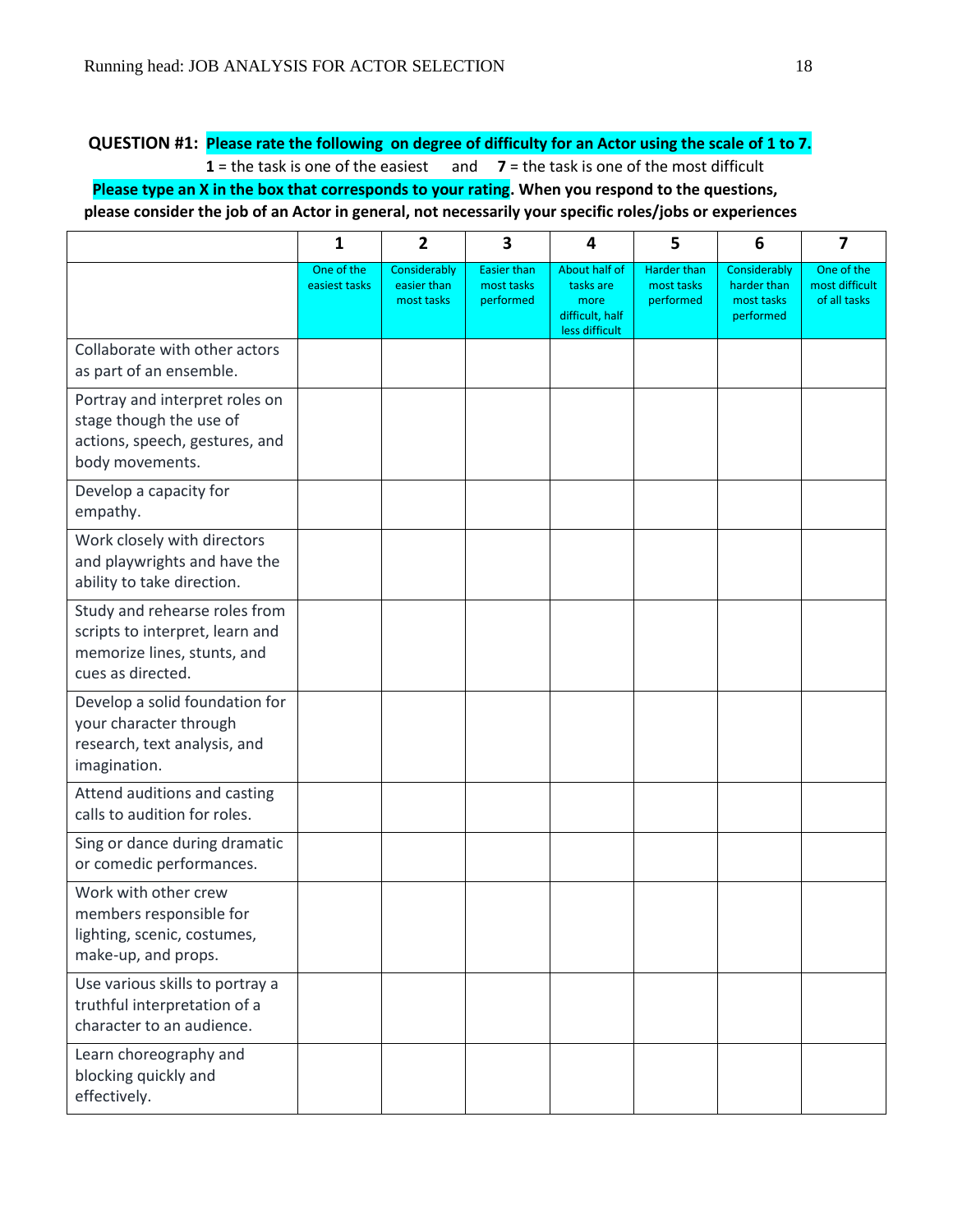### **QUESTION # 2:**

**Please rate the following the degree to which an incorrect performance or mistake would result in negative consequences using the scale of 1 to 7 where** 

**1** = consequence not at all important & **7** =consequence is extremely important

**Please type an X in the box that corresponds to your rating**. **When you respond to the questions, please consider the job of an Actor in general, not necessarily your specific roles/jobs or experiences**

|                                                                                                                      | $\mathbf{1}$            | $\overline{2}$          | 3                     | 4                       | 5         | 6                 | $\overline{\mathbf{z}}$       |
|----------------------------------------------------------------------------------------------------------------------|-------------------------|-------------------------|-----------------------|-------------------------|-----------|-------------------|-------------------------------|
| <b>Consequences of an Actor</b><br><b>Making an Error or Mistake Are</b>                                             | Not at all<br>important | Of little<br>importance | Of Some<br>Importance | Moderately<br>Important | Important | Very<br>Important | <b>Extremely</b><br>Important |
| Collaborate with other actors<br>as part of an ensemble.                                                             |                         |                         |                       |                         |           |                   |                               |
| Portray and interpret roles on<br>stage though the use of<br>actions, speech, gestures, and<br>body movements.       |                         |                         |                       |                         |           |                   |                               |
| Develop a capacity for<br>empathy.                                                                                   |                         |                         |                       |                         |           |                   |                               |
| Work closely with directors<br>and playwrights and have the<br>ability to take direction.                            |                         |                         |                       |                         |           |                   |                               |
| Study and rehearse roles from<br>scripts to interpret, learn and<br>memorize lines, stunts, and<br>cues as directed. |                         |                         |                       |                         |           |                   |                               |
| Develop a solid foundation for<br>your character through<br>research, text analysis, and<br>imagination.             |                         |                         |                       |                         |           |                   |                               |
| Attend auditions and casting<br>calls to audition for roles.                                                         |                         |                         |                       |                         |           |                   |                               |
| Sing or dance during dramatic<br>or comedic performances.                                                            |                         |                         |                       |                         |           |                   |                               |
| Work with other crew<br>members responsible for<br>lighting, scenic, costumes,<br>make-up, and props.                |                         |                         |                       |                         |           |                   |                               |
| Use various skills to portray a<br>truthful interpretation of a<br>character to an audience.                         |                         |                         |                       |                         |           |                   |                               |
| Learn choreography and<br>blocking quickly and<br>effectively.                                                       |                         |                         |                       |                         |           |                   |                               |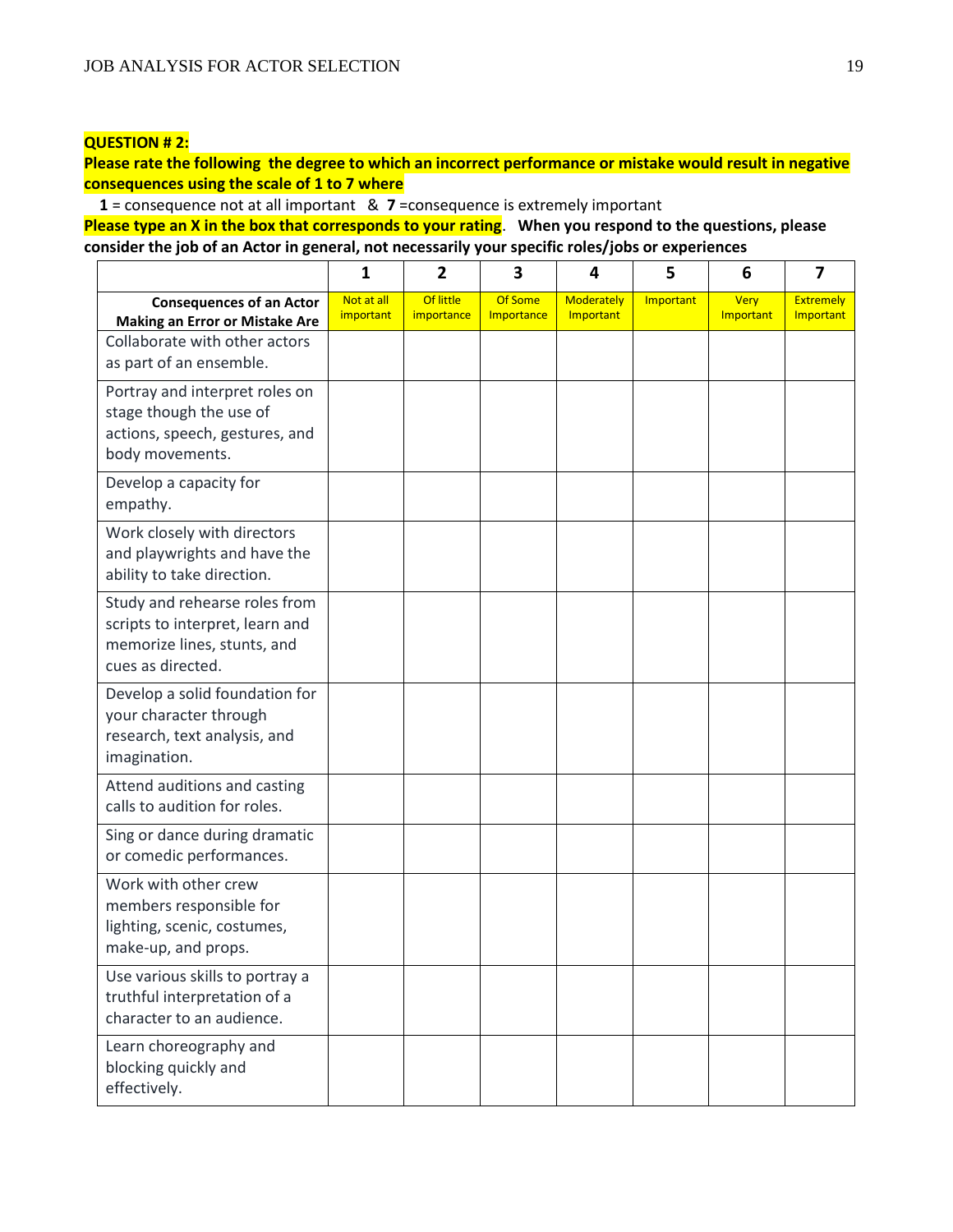## **2 nd PART OF THE SURVEY**

**In this part of the survey, the general knowledge, skills and abilities Actors need to perform in their job will be evaluated. There are three different questions. Please provide an answer for all the questions.**

> **When you respond to the questions, please consider the job of an Actor in general, not necessarily your specific roles/jobs or experiences.**

> > **THANK YOU**

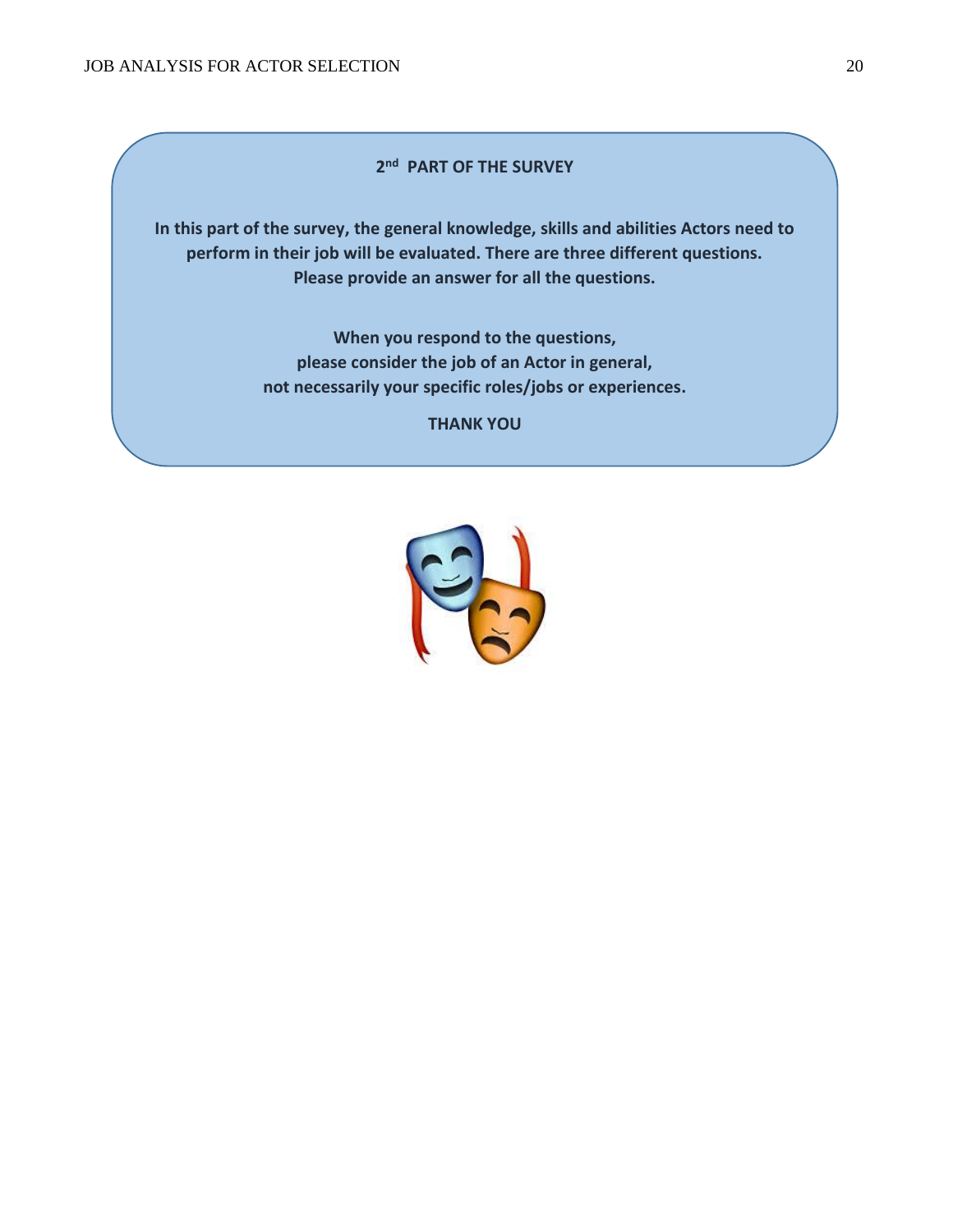### **QUESTION #3 has two parts, please answer Y=Yes or N=No for each.**

**You should have two answers per row.** When you respond to the questions, please consider the job of an Actor in **general, not necessarily your specific roles/jobs or experiences.**

|                                                                                    | <b>Y=Yes or</b> | <b>Y=Yes or</b>    |
|------------------------------------------------------------------------------------|-----------------|--------------------|
|                                                                                    | $N = No$        | $N = No$           |
| <b>Knowledge &amp; Skills</b>                                                      | Is this         | Is it practical to |
|                                                                                    | necessary for   | expect people      |
|                                                                                    | newly hired     | in the labor       |
|                                                                                    | actors?         | market to have     |
|                                                                                    |                 | this?              |
| Fine Arts - Knowledge of the theory and techniques required to compose,            |                 |                    |
| produce, and perform works of music, dance, visual arts, drama, and                |                 |                    |
| sculpture.                                                                         |                 |                    |
| English Language - Knowledge of the structure and content of the English           |                 |                    |
| language including the meaning and spelling of words, rules of composition,        |                 |                    |
| and grammar.                                                                       |                 |                    |
| Reading Comprehension - Understanding written sentences and paragraphs             |                 |                    |
| in work related documents.                                                         |                 |                    |
| Speaking - Talking to others to convey information effectively.                    |                 |                    |
| Active Listening - Giving full attention to what other people are saying,          |                 |                    |
| taking time to understand the points being made, asking questions as               |                 |                    |
| appropriate, and not interrupting at inappropriate times.                          |                 |                    |
| Social Perceptiveness - Being aware of others' reactions and understanding         |                 |                    |
| why they react as they do.                                                         |                 |                    |
| Critical Thinking - Using logic and reasoning to identify the strengths and        |                 |                    |
| weaknesses of alternative solutions, conclusions or approaches to problems         |                 |                    |
| Monitoring - Monitoring/Assessing performance of yourself, other                   |                 |                    |
| individuals, or organizations to make improvements or take corrective action       |                 |                    |
| Time Management - Managing one's own time and the time of others                   |                 |                    |
| Oral Expression - The ability to communicate information and ideas in              |                 |                    |
| speaking so others will understand                                                 |                 |                    |
| Oral Comprehension - The ability to listen to and understand information           |                 |                    |
| and ideas presented through spoken words and sentences                             |                 |                    |
| Memorization - The ability to remember information such as words,                  |                 |                    |
| numbers, pictures, and procedures                                                  |                 |                    |
| Speech Clarity - The ability to speak clearly so others can understand you         |                 |                    |
| Written Comprehension - The ability to read and understand information             |                 |                    |
| and ideas presented in writing                                                     |                 |                    |
| <b>Originality</b> $-$ The ability to come up with unusual or clever ideas about a |                 |                    |
| given topic or situation, or to develop creative ways to solve a problem           |                 |                    |
| Near Vision - The ability to see details at close range (within a few feet of      |                 |                    |
| the observer)                                                                      |                 |                    |
| Problem Sensitivity - The ability to tell when something is wrong or is likely     |                 |                    |
| to go wrong. It does not involve solving the problem, only recognizing there is    |                 |                    |
| a problem                                                                          |                 |                    |
| Selective Attention - The ability to concentrate on a task over a period of        |                 |                    |
| time without being distracted                                                      |                 |                    |
| Speech Recognition - The ability to identify and understand the speech of          |                 |                    |
| another person                                                                     |                 |                    |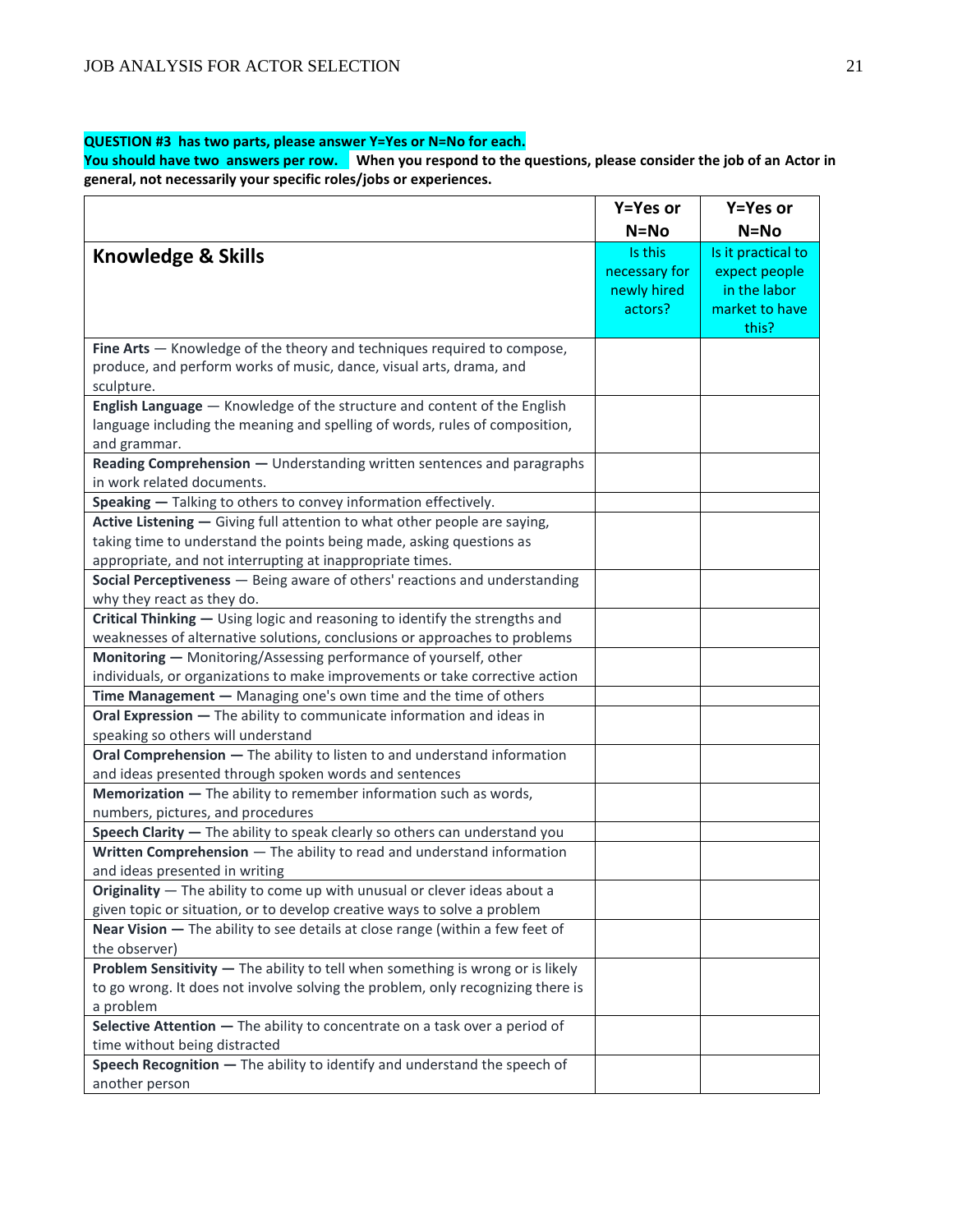#### **QUESTION # 4**

**Please rate the following on the extent of trouble likely if this attribute is ignored during the process of selecting someone for an Actor job. Please rate on a scale of 1 to 5, where** 

**1** = very little trouble likely and **5** =a great extent of trouble likely

**Please type an X in the box that corresponds to your rating**. **When you respond to the questions, please consider the job of an Actor in general, not necessarily your specific roles/jobs or experiences.**

|                                                                                                                                                                                   | $\mathbf{1}$                  | $\overline{2}$           | 3                    | 4                            | 5                                     |
|-----------------------------------------------------------------------------------------------------------------------------------------------------------------------------------|-------------------------------|--------------------------|----------------------|------------------------------|---------------------------------------|
| To what extent is trouble likely if this attribute is<br>ignored in the selection process?                                                                                        | <b>Very little</b><br>or none | To some<br><b>Extent</b> | To a great<br>extent | To a very<br>great<br>extent | To an<br>extremely<br>great<br>extent |
| Critical Thinking - Using logic and reasoning to identify<br>the strengths and weaknesses of alternative solutions,<br>conclusions or approaches to problems                      |                               |                          |                      |                              |                                       |
| Monitoring - Monitoring/Assessing performance of<br>yourself, other individuals, or organizations to make<br>improvements or take corrective action                               |                               |                          |                      |                              |                                       |
| Time Management - Managing one's own time and the<br>time of others                                                                                                               |                               |                          |                      |                              |                                       |
| Oral Expression - The ability to communicate<br>information and ideas in speaking so others will<br>understand                                                                    |                               |                          |                      |                              |                                       |
| Oral Comprehension - The ability to listen to and<br>understand information and ideas presented through<br>spoken words and sentences                                             |                               |                          |                      |                              |                                       |
| Memorization - The ability to remember information<br>such as words, numbers, pictures, and procedures                                                                            |                               |                          |                      |                              |                                       |
| Speech Clarity - The ability to speak clearly so others<br>can understand you                                                                                                     |                               |                          |                      |                              |                                       |
| Written Comprehension - The ability to read and<br>understand information and ideas presented in writing                                                                          |                               |                          |                      |                              |                                       |
| Originality - The ability to come up with unusual or<br>clever ideas about a given topic or situation, or to<br>develop creative ways to solve a problem                          |                               |                          |                      |                              |                                       |
| Near Vision - The ability to see details at close range<br>(within a few feet of the observer)                                                                                    |                               |                          |                      |                              |                                       |
| Problem Sensitivity - The ability to tell when<br>something is wrong or is likely to go wrong. It does not<br>involve solving the problem, only recognizing there is a<br>problem |                               |                          |                      |                              |                                       |
| Fluency of Ideas - The ability to come up with a<br>number of ideas about a topic (the number of ideas is<br>important, not their quality, correctness, or creativity)            |                               |                          |                      |                              |                                       |
| Selective Attention - The ability to concentrate on a<br>task over a period of time without being distracted                                                                      |                               |                          |                      |                              |                                       |
| Speech Recognition - The ability to identify and<br>understand the speech of another person                                                                                       |                               |                          |                      |                              |                                       |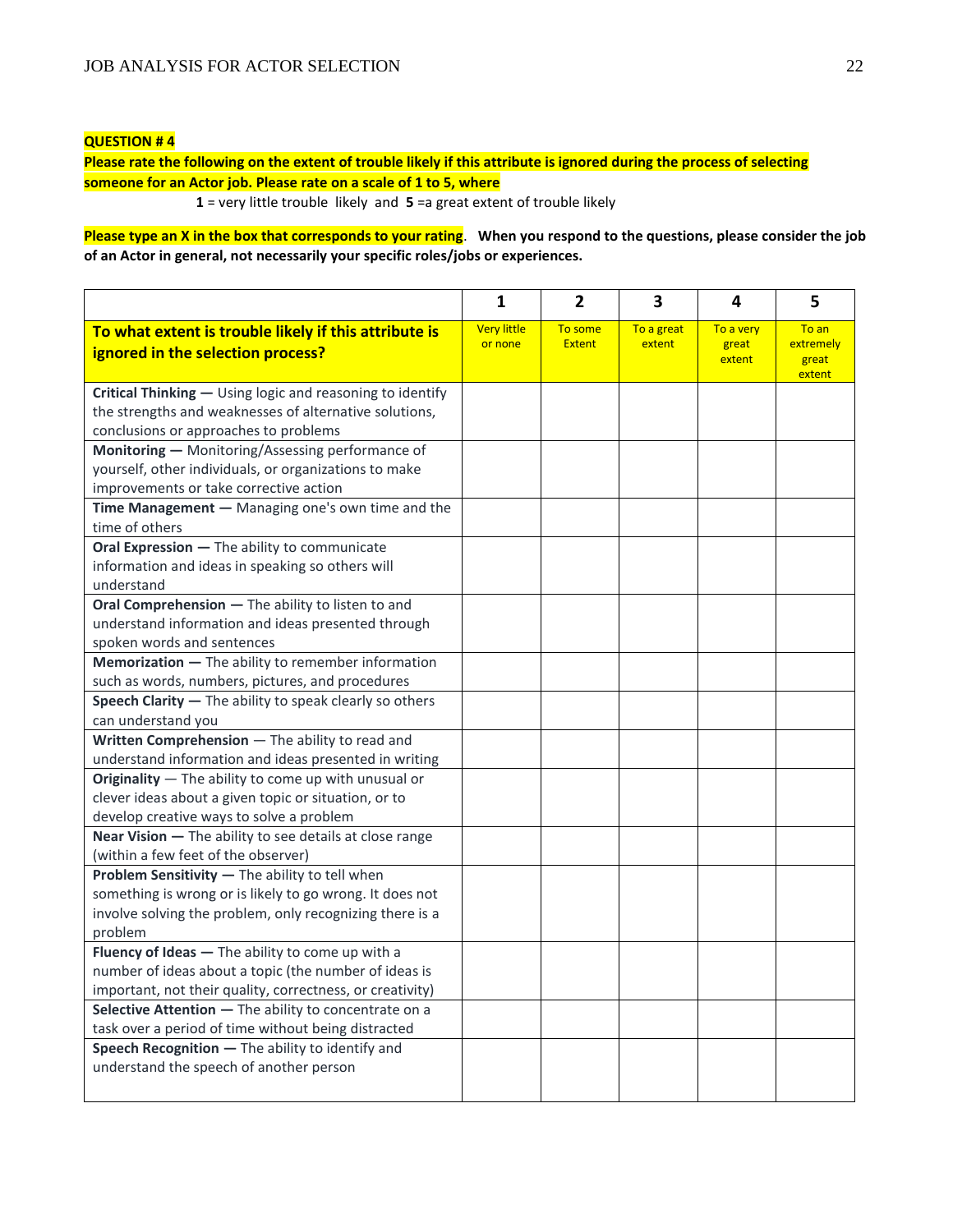#### **QUESTION # 5**

**To what extend do different levels of performance of each of the following attributes distinguish a superior performer from an average one?** 

**1** = very little and **5** =a great extent

**Please type an X in the box that corresponds to your rating**. **When you respond to the questions, please consider the job of an Actor in general, not necessarily your specific roles/jobs or experiences.**

|                                                                                                                                                                                   | 1                             | 2                        | 3                    | 4                            | 5                                     |
|-----------------------------------------------------------------------------------------------------------------------------------------------------------------------------------|-------------------------------|--------------------------|----------------------|------------------------------|---------------------------------------|
| To what extent does each attribute distinguish<br>superior performance from average performance?                                                                                  | <b>Very little</b><br>or none | To some<br><b>Extent</b> | To a great<br>extent | To a very<br>great<br>extent | To an<br>extremely<br>great<br>extent |
| Critical Thinking - Using logic and reasoning to identify<br>the strengths and weaknesses of alternative solutions,<br>conclusions or approaches to problems                      |                               |                          |                      |                              |                                       |
| Monitoring - Monitoring/Assessing performance of<br>yourself, other individuals, or organizations to make<br>improvements or take corrective action                               |                               |                          |                      |                              |                                       |
| Time Management - Managing one's own time and the<br>time of others                                                                                                               |                               |                          |                      |                              |                                       |
| Oral Expression - The ability to communicate<br>information and ideas in speaking so others will<br>understand                                                                    |                               |                          |                      |                              |                                       |
| Oral Comprehension - The ability to listen to and<br>understand information and ideas presented through<br>spoken words and sentences                                             |                               |                          |                      |                              |                                       |
| Memorization - The ability to remember information<br>such as words, numbers, pictures, and procedures                                                                            |                               |                          |                      |                              |                                       |
| Speech Clarity - The ability to speak clearly so others<br>can understand you                                                                                                     |                               |                          |                      |                              |                                       |
| Written Comprehension - The ability to read and<br>understand information and ideas presented in writing                                                                          |                               |                          |                      |                              |                                       |
| Originality - The ability to come up with unusual or<br>clever ideas about a given topic or situation, or to<br>develop creative ways to solve a problem                          |                               |                          |                      |                              |                                       |
| Near Vision - The ability to see details at close range<br>(within a few feet of the observer)                                                                                    |                               |                          |                      |                              |                                       |
| Problem Sensitivity - The ability to tell when<br>something is wrong or is likely to go wrong. It does not<br>involve solving the problem, only recognizing there is a<br>problem |                               |                          |                      |                              |                                       |
| Fluency of Ideas - The ability to come up with a<br>number of ideas about a topic (the number of ideas is<br>important, not their quality, correctness, or creativity)            |                               |                          |                      |                              |                                       |
| Selective Attention - The ability to concentrate on a<br>task over a period of time without being distracted                                                                      |                               |                          |                      |                              |                                       |
| Speech Recognition - The ability to identify and<br>understand the speech of another person                                                                                       |                               |                          |                      |                              |                                       |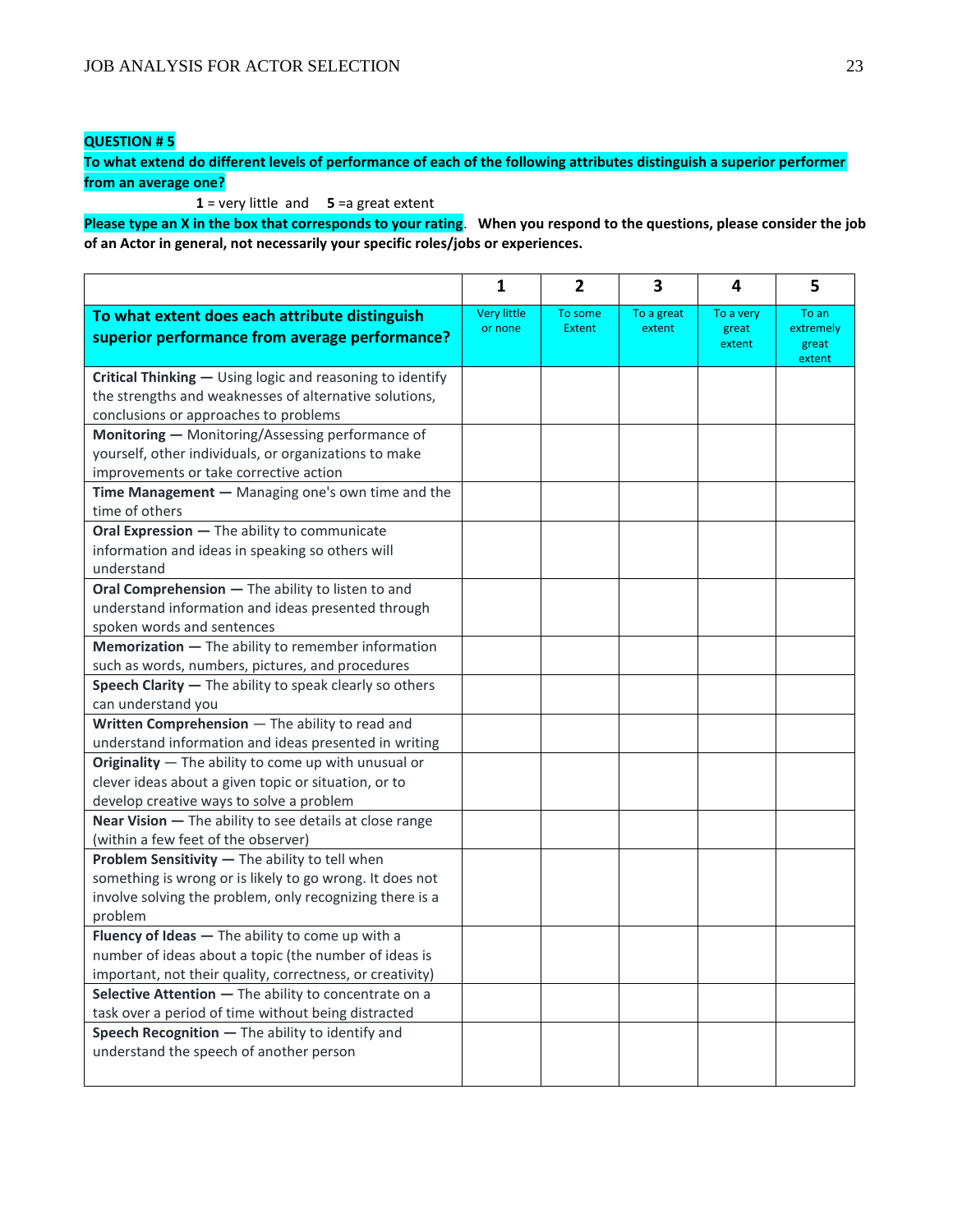#### **LAST QUESTION:**

.

Are there any other important tasks, knowledge, skills, abilities or other characteristics that were NOT included on this survey that you believe should be? If so, please feel free to write them in below. You can also provide any other feedback you'd like in the text box below.

# **THANK YOU FOR YOUR PARTICIPATION!**

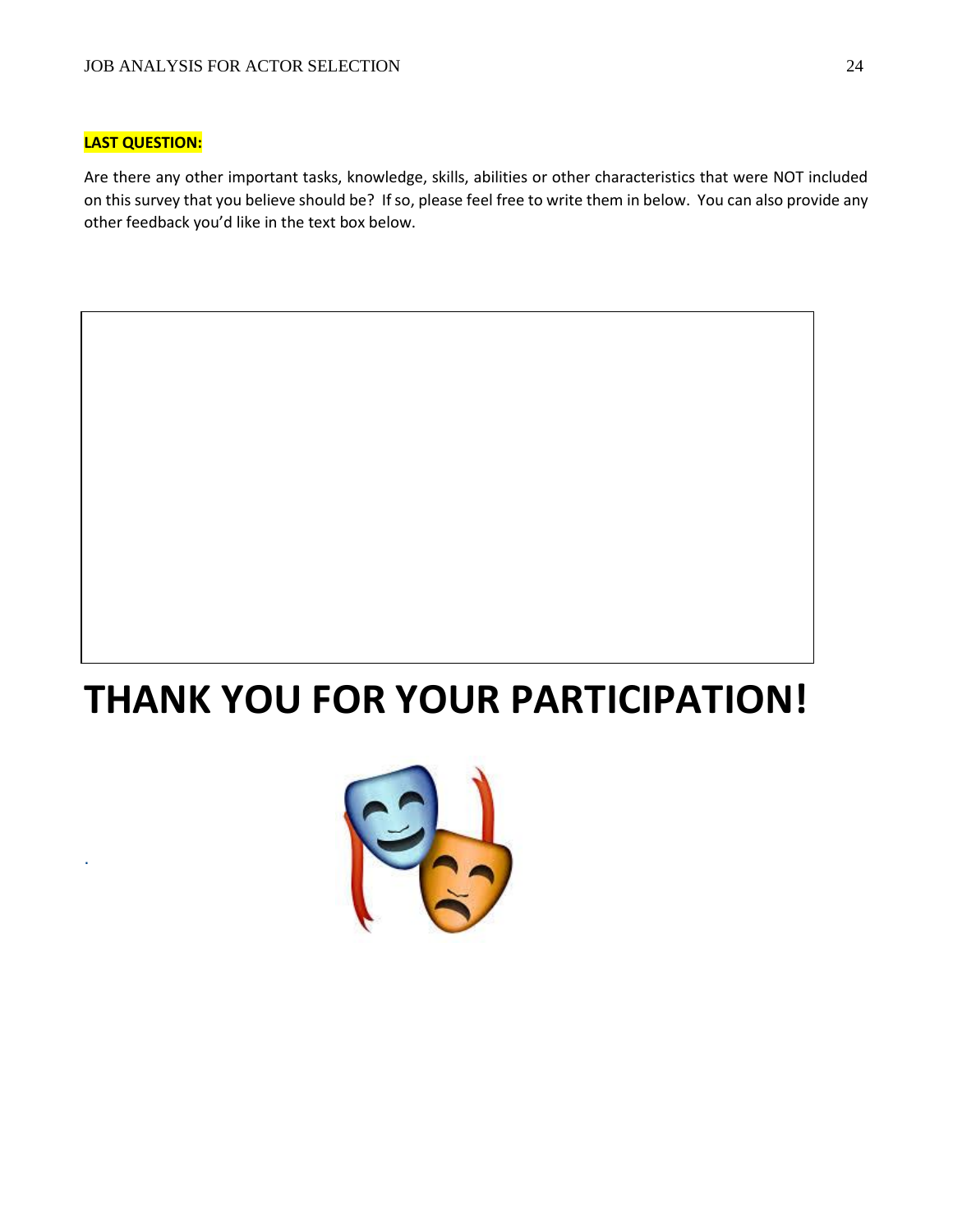## **APPENDIX D**

## **Evolution of KSAOs & Impact of Administrative Error on Survey Items**

| <b>KSAO Initially Proposed</b>                                                                                                              | <b>KSAO Status</b><br>in Final survey | #              |
|---------------------------------------------------------------------------------------------------------------------------------------------|---------------------------------------|----------------|
| Fine Arts — Knowledge of the theory and techniques required to compose, produce, and perform works                                          | Missed GAP                            |                |
| of music, dance, visual arts, drama, and sculpture                                                                                          |                                       |                |
| English Language - Knowledge of the structure and content of the English language including the                                             | Missed but covered with               |                |
| meaning and spelling of words, rules of composition, and grammar                                                                            | several others                        |                |
| Communications and Media — Knowledge of media production, communication, and dissemination                                                  | Eliminated                            |                |
| techniques and methods. This includes alternative ways to inform and entertain via written, oral, and                                       |                                       |                |
| visual media                                                                                                                                |                                       |                |
| Sociology and Anthropology — Knowledge of group behavior and dynamics, societal trends and                                                  | Eliminated                            |                |
| influences, human migrations, ethnicity, cultures and their history and origins                                                             |                                       |                |
| Psychology — Knowledge of human behavior and performance; individual differences in ability,                                                | Eliminated                            |                |
| personality, and interests; learning and motivation; psychological research methods; and the assessment                                     |                                       |                |
| and treatment of behavioral and affective disorders                                                                                         |                                       |                |
| Customer and Personal Service — Knowledge of principles and processes for providing customer and                                            | Eliminated                            |                |
| personal services. This includes customer needs assessment, meeting quality standards for services, and                                     |                                       |                |
| evaluation of customer satisfaction                                                                                                         |                                       |                |
| Reading Comprehension — Understanding written sentences and paragraphs in work related                                                      | Missed but covered with               |                |
| documents                                                                                                                                   | written comprehension                 |                |
| <b>Speaking</b> — Talking to others to convey information effectively                                                                       | Missed but covered                    |                |
| Active Listening — Giving full attention to what other people are saying, taking time to understand the                                     | Missed- GAP                           |                |
| points being made, asking questions as appropriate, and not interrupting at inappropriate times                                             |                                       |                |
| <b>Social Perceptiveness</b> — Being aware of others' reactions and understanding why they react as they do                                 | Missed - GAP                          |                |
|                                                                                                                                             |                                       |                |
| Critical Thinking — Using logic and reasoning to identify the strengths and weaknesses of alternative                                       | Included                              | $\mathbf{1}$   |
| solutions, conclusions or approaches to problems                                                                                            |                                       |                |
| Monitoring - Monitoring/Assessing performance of yourself, other individuals, or organizations to                                           | Included                              | 2              |
| make improvements or take corrective action.                                                                                                |                                       |                |
| Time Management — Managing one's own time and the time of others.                                                                           | Included                              | 3              |
| Oral Expression — The ability to communicate information and ideas in speaking so others will                                               | Included                              | $\overline{4}$ |
| understand                                                                                                                                  |                                       |                |
| Oral Comprehension — The ability to listen to and understand information and ideas presented through Included<br>spoken words and sentences |                                       | 5              |
| Memorization — The ability to remember information such as words, numbers, pictures, and                                                    | Included                              | 6              |
| procedures                                                                                                                                  |                                       |                |
| Speech Clarity — The ability to speak clearly so others can understand you                                                                  | Included                              | 7              |
| Written Comprehension — The ability to read and understand information and ideas presented in                                               | Included                              | 8              |
| writing                                                                                                                                     |                                       |                |
| Originality — The ability to come up with unusual or clever ideas about a given topic or situation, or to                                   | Included                              | 9              |
| develop creative ways to solve a problem                                                                                                    |                                       |                |
| Near Vision — The ability to see details at close range (within a few feet of the observer)                                                 | Included                              | 10             |
| Problem Sensitivity — The ability to tell when something is wrong or is likely to go wrong. It does not                                     | Included                              | 11             |
| involve solving the problem, only recognizing there is a problem                                                                            |                                       |                |
| <b>Fluency of Ideas</b> — The ability to come up with a number of ideas about a topic (the number of ideas is Missed                        |                                       |                |
| important, not their quality, correctness, or creativity)                                                                                   |                                       |                |
| Selective Attention — The ability to concentrate on a task over a period of time without being distracted Included                          |                                       | 12             |
| Speech Recognition - The ability to identify and understand the speech of another person                                                    | Included                              | 13             |